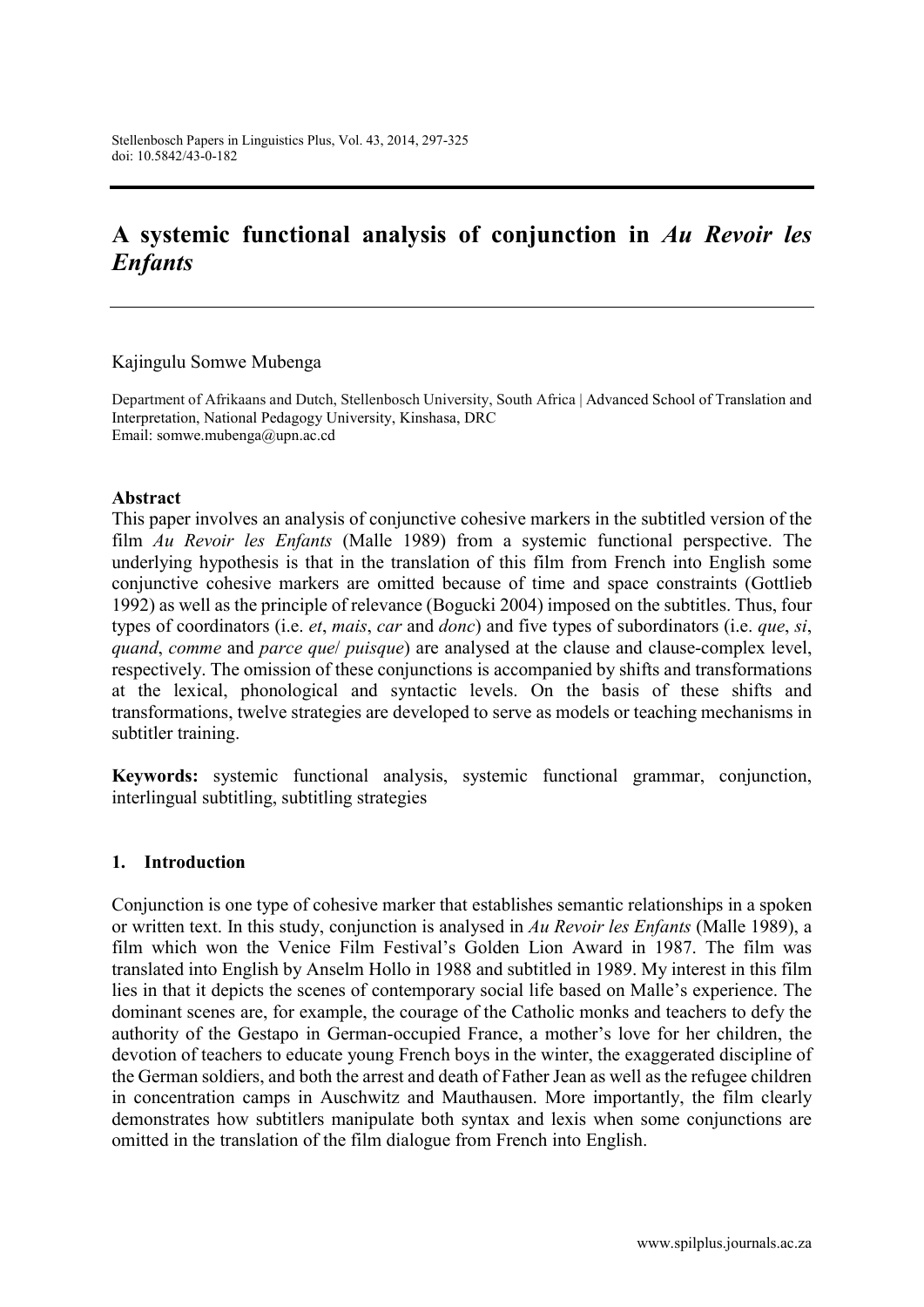The analysis of conjunction in the film requires both a systematic and contrastive investigation to ascertain those conjunctive cohesive markers which have been omitted. This systematic and contrastive investigation uses systemic functional grammar (SFG) as a tool which, to my knowledge, has not been carried out in previous research. It is based on a corpus of 94 French clauses and their English translation equivalents (see Appendix) in the film and in the book (Malle and Hollo 1988). These items will serve as examples.

In Linguistics, conjunction has been discussed in some detail by scholars such as De Beaugrande and Dressler (1981) and Halliday and Hasan (1976). This paper focuses on the systemic model of conjunction developed by Halliday and Hasan (1976) and formalised by Halliday (1985/2004) and his followers (e.g. Bloor and Bloor 1995, Eggins 1994, Thompson 2004). According to this model, conjunction may be defined as a cohesive resource, the devices of which signal the relationships that exist between clauses or clause complexes in a text. As suggested by Halliday and Hasan (1976:233-235), this definition excludes coordinate relations that are established between syntactic elements (such as nouns, pronouns, adjectives, and adverbs) within the clause.

In Translation Studies (TS), conjunction has been researched by, for example, Baker (1992) and Hatim and Mason (1990). Following Halliday and Hasan (1976), Baker (1992:190-191) considers conjunction as a set of formal markers that are used to relate clauses, sentences and paragraphs to each other in a text. These markers signal the way in which the writer wants the reader to relate the subsequent chunk of information to the previous one. They include five main categories: additive (e.g. *and*, *or*, *furthermore*), adversative (e.g. *but*, *yet*, *however*), causal (e.g. *so*, *consequently*, *because*), temporal (e.g. *then*, *next*, *finally*), and continuative (e.g. *now*, *of course*, *well*). The continuative items are discourse markers which, according to Halliday and Hasan (1976:267), have a cohesive force in the text but do not express any particular one of the other four conjunctive relations.

However, for translation purposes, Baker (1992:191-192) departs from Halliday and Hasan's theory of cohesion and thus broadens her conception of conjunction which comprises both coordinating and subordinating conjunctions. As she rightly observes, "it makes more sense to take a broader view of cohesion and to consider any element cohesive as long as it signals a conjunctive-type relation between parts of a text, whether these parts are sentences, clauses (dependent or independent), or paragraphs" (Baker 1992:192). Baker's view is also adopted in this study to simplify the analysis of conjunction in film translation.

Hatim and Mason (1990) discuss conjunction along the same lines as De Beaugrande and Dressler (1981), and focus on junction and inter-propositional coherence. Junction refers to "surface signals of relations among events or situations in a text world" (Hatim and Mason 1990:205-206). These relations include those developed by Halliday and Hasan (1976) and adopted by Baker (1992), as well as the general semantic relations elaborated by Crombie (1985) in terms of binary values such as Cause–Effect or Condition–Consequence. Hatim and Mason (1990:206) note that these relational categories are always inferable when they are not explicitly signalled in natural discourse.

Inter-propositional coherence involves explicit and implicit relations in both spoken and written discourse. Explicit relations are considered as internal relations holding between propositions in the text world, whereas implicit relations are considered as external relations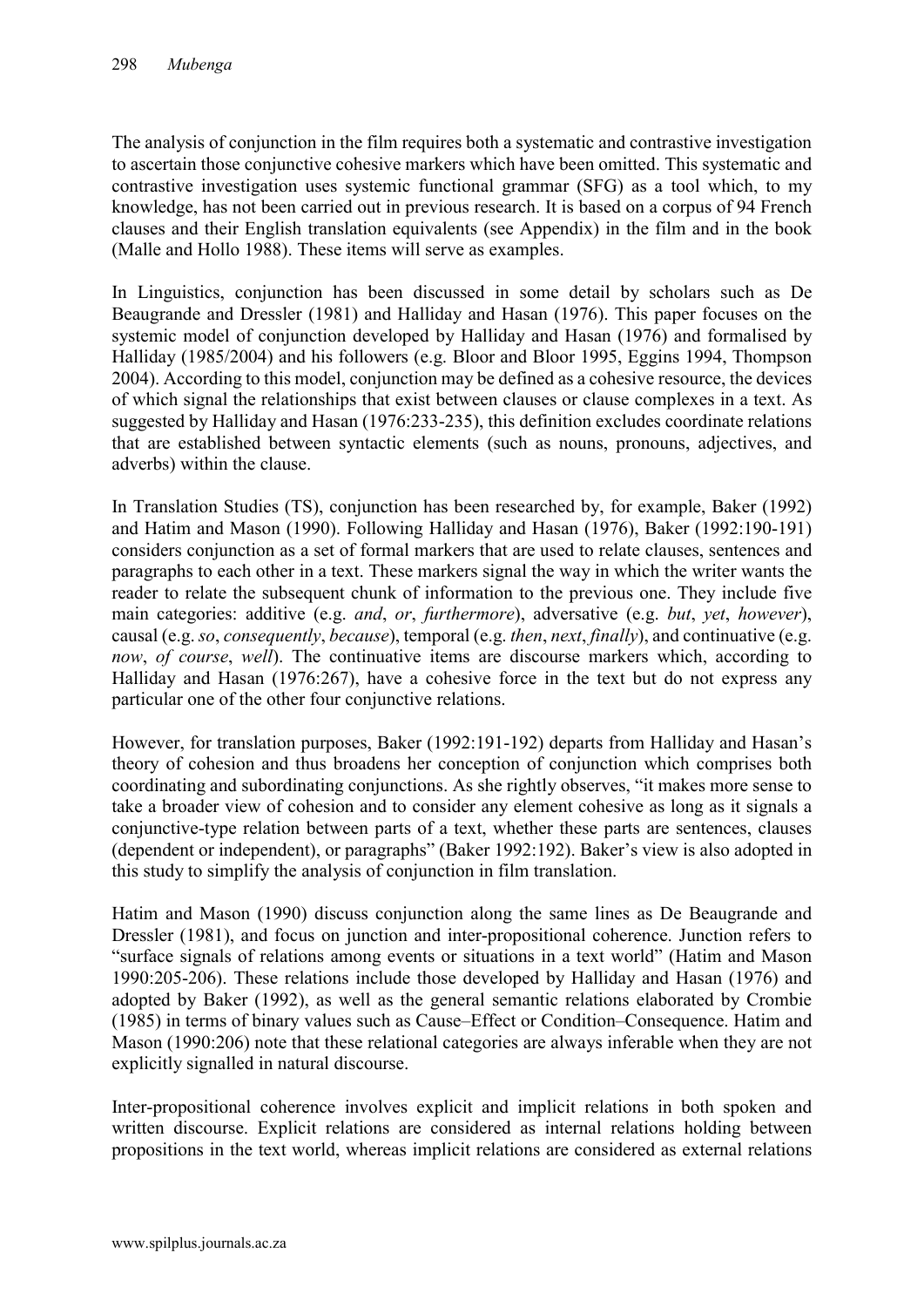holding between events and processes in the real world. When inter-propositional relations are not explicitly signalled, Hatim and Mason (1990:208) suggest that readers are constantly involved in using the inferencing strategy to make the text coherent. In brief, while junction is seen as a cover term for overt signals that lead to cohesion, inter-propositional relations are viewed as perceived intentions that should always be preserved in translation in order to maintain the coherence of a text.

In interlingual subtitling, conjunction is discussed by De Linde and Kay (1999) while dealing with textual cohesion. Following Halliday and Hasan (1976), De Linde and Kay (1999:29) argue that conjunction is different from reference, substitution and ellipsis in that its cohesive devices "signal relationships between parts of a text [and thus] are not anaphoric in nature". Like Halliday (1985/2004), the authors distinguish between four main types of conjunction: additive (e.g. *and*, *or*), adversative (e.g. *but*, *however*), causal (e.g. *so*, *consequently*), and temporal (e.g. *then*, *finally*). It is interesting to note that in this taxonomy De Linde and Kay have ignored the continuative items that were included in Baker's (1992) classification and which were investigated by Chaume (2004).

However, in line with De Linde and Kay (1999:29-30), it may be argued that the role of these conjunctions is to make the relationships explicit in the text and not to create new ones. This implies that when two clauses are not conjoined, they may be juxtaposed for the continuity of the message in spoken or written discourse. The juxtaposition of the two clauses will thus serve to signal the relationship through binary values (Crombie 1985). This occurs in different languages and may be one of the reasons why subtitlers are tempted to omit some cohesive markers which are inferable from the context.

At this stage, it may be argued that the notion of 'conjunction', as it is discussed by different scholars surveyed earlier, raises a number of issues regarding its status, its taxonomy, and the juxtaposition of clauses which leads to binary values. Thus, the key questions that arise before discussing the different types of conjunction in both French and English are: How is conjunction conceived of in this article? Furthermore, is it appropriate to consider discourse markers and binary values as conjunctions or as transitions?

Following Bloor and Bloor (1995:24, 56), it must be said that there is some ambiguity in the use of the term "conjunction" which, in Halliday and Hasan's (1976:242-243) classification as well as that of Halliday (1985/2004:542-543), includes both conjunctions and adverbials. This confusion may be clarified by referring to research on connectives and connection in French linguistics (cf. Chaurand 1987, Corblin 1987), and by adopting a pragmatic approach to conjunction in systemic functional linguistics (SFL). In this approach, the CONJUNCTION system consists of connectives that are cohesive resources establishing connections between clauses, clause complexes, and paragraphs in a given text. These connectives comprise two types of resources, namely conjunctions and transitions (Chaurand 1987:216).

Conjunctions are those cohesive resources which connect ideas between clauses of equal status through coordination, and between clauses of unequal importance through subordination. Item 57 from the data is a good example of the coordinating conjunction *et* ('and'), whereas item 60 clearly illustrates the subordinating conjunction *si* ('if').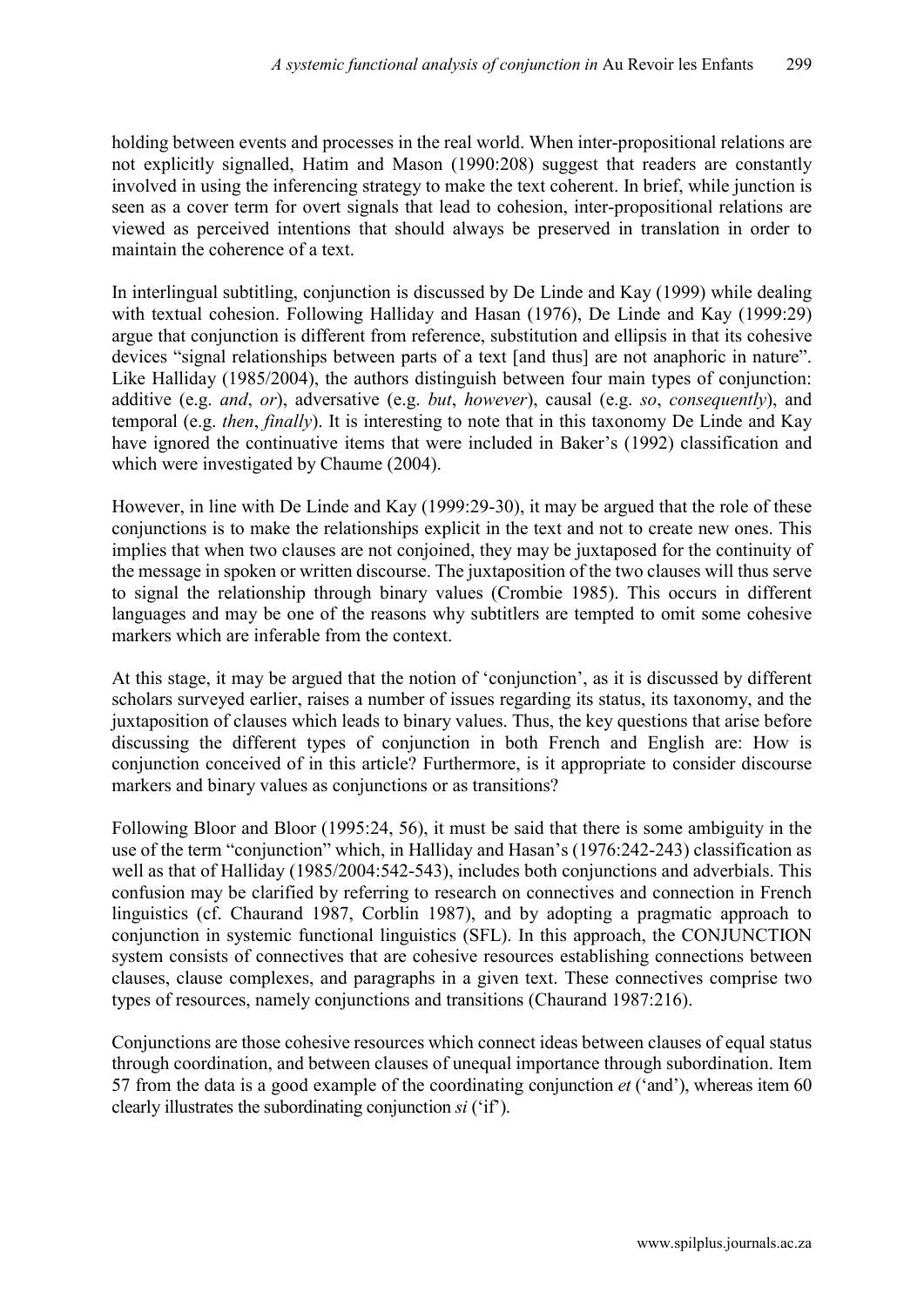- 57. F: Les richesses matérielles corrompent les âmes *et* dessèchent les cœurs. E: Worldly wealth corrupts souls *and* withers hearts. H: Material riches corrupt souls *and* desiccate hearts.
- 60. F: *Si* ton ennemi a faim, donne-lui à manger. *S'*il a soif, donne-lui à boire. E: *If* thine enemy hunger, feed him. *If* he thirst, give him drink. H: *If* your enemy is hungry, give him food. *If* he is thirsty, give him drink.

In these two items, both conjunctions have cohesive power because they join two semantic entities encoded in the clauses. These clauses are the minimum grammatical units which correspond to speech acts as basic semantic units of communication. This means that for a conjunction to have cohesive power it should join two or more clauses at the grammatical level which correspond to two or more speech acts at the semantic level. As Corblin (1987:153) and Tesnière (1959:44) argue, there is never a structural or grammatical connection without a semantic connection.

By contrast, transitions are cohesive resources which connect ideas between separate clauses and/or clause complexes to clarify relationships between them. These transitions are established through discourse markers (Chaume 2004, Ducrot and Bourcier 1980, Schiffrin 1987) or continuatives (Halliday and Hasan 1976:228, 267), and through binary values (Crombie 1985:3). These binary values establish both general semantic relations in any type of discourse, and interactive semantic relations in conversational discourse. Whereas discourse markers are overt signals, binary values may be signalled explicitly or implicitly between juxtaposed clauses. When they are implicit, they are inferable from the context. Items 10 and 51 illustrate different types of transition.

- 10a. Il faut que je mange. Je fais de l'anémie.
- 10b. Il faut que je mange *parce que* je fais de l'anémie.
- 10c. I must eat *because* I'm anemic.
- 51. F: Et les allemands, en fait, c'est vrai *qu'*ils ont tiré? E: *What about* the Germans? Did they really fire at you? H: And the Germans? Did they fire at you?

In 10a, the transition is open since there is no linking signal to establish the relationship between the two clauses. In this case, the binary value of Result–Reason that establishes the semantic relation is assigned to the two clauses by inference. In contrast, this binary value is explicitly signalled in (10b) and (10c) by the subordinator *parce que* and *because*, respectively.

In 51, however, the transition is closed since the discourse marker *et*, translated as 'what about', fills the clause-initial position. This discourse marker indicates both the transition from one idea to another and the continuity of the message at the clause level.

It is important to note here that open transitions are more frequent in conversational discourse as hearers are constantly involved in making inferences in order to establish semantic connections between juxtaposed clauses. These semantic connections lead hearers to interpret the clauses which are thus juxtaposed as pieces of cohesive and coherent discourse. Figure 1 is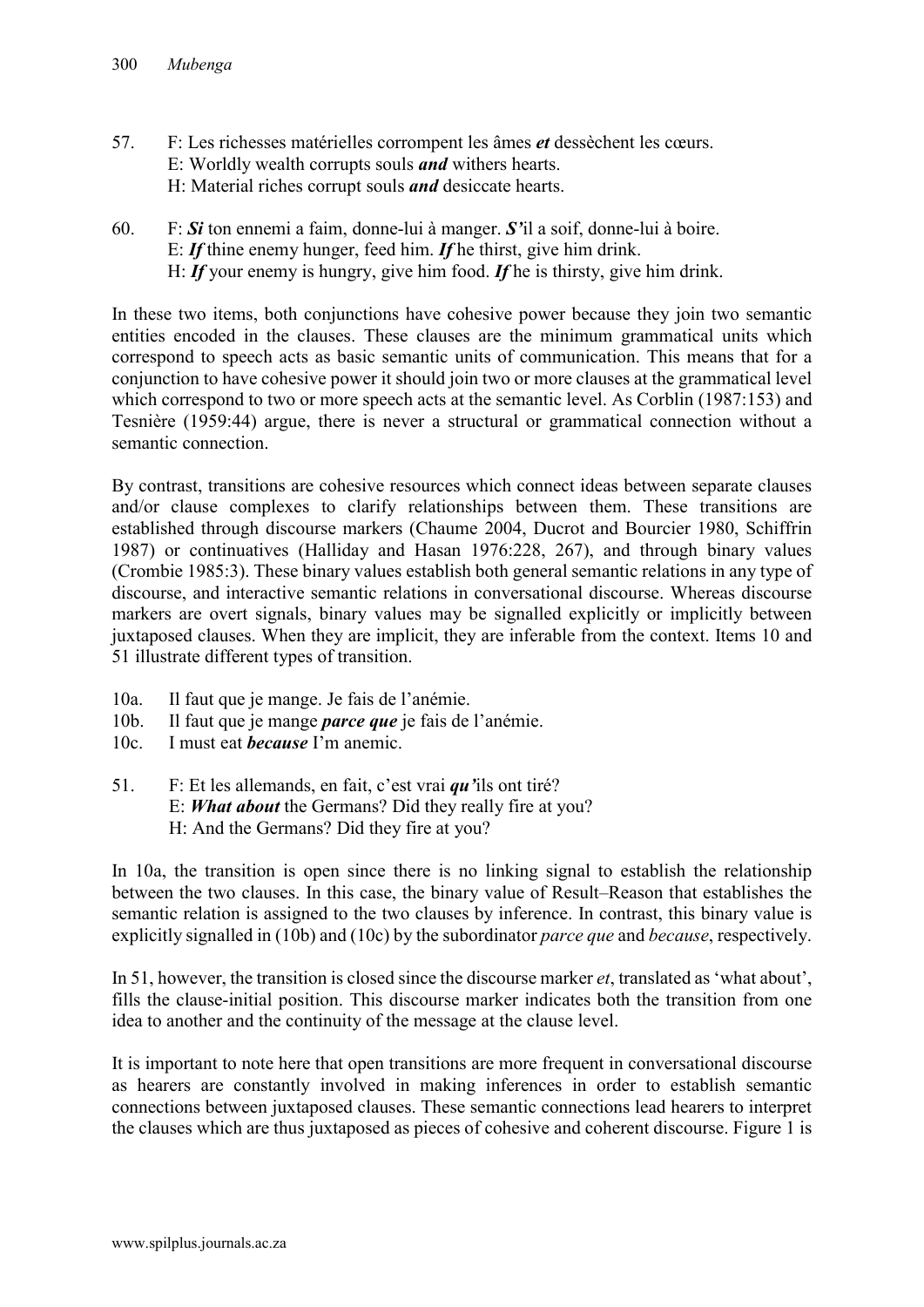a summary of the CONJUNCTION system, or the system of connectives that is involved in establishing semantic relations in cohesive and coherent discourse.



**Figure 1.** The CONJUNCTION system

However, there is no obvious reason to limit the CONJUNCTION system to the above categories or parts of speech. Chaurand (1987) suggests that there are other potential connectives, such as the verb, which could be included in the system. He argues quite strongly that (English translation to follow):

> L'étude des connecteurs s'est surtout orientée jusqu'ici vers les conjonctifs et les adverbiaux. Les autres parties du discours, le verbe en particulier, ont été, à quelques exceptions près, négligées, ou fondues à d'autres catégories qui paraissaient à cet égard prédominantes ou même exclusives. Je me propose […] de montrer à quel point certains verbes sont à la base de connexions multiples et variées.

(Chaurand 1987:216)

['Up to now, the study of connectors has been especially oriented towards conjunctions and adverbials. The other parts of speech, the verb in particular, have been, with a few exceptions, neglected, or fused into other categories which, in this regard, seemed to be predominant or even exclusive. I propose to show [...] to some degree how some verbs are at the root of multiple and various connexions.']

Thus, following Chaurand (1987) and Corblin (1987:152-156), conjunction as a system should be replaced by the term "connexion". The reason for this is that the word "conjunction" is restrictive on grammatical grounds, whereas the term "connexion" is neutral and has the potential to include, characterise and describe the cohesive resources of conjunctions, transitions and what Chaurand (1987:223-225) refers to as "verbes connecteurs" or connective verbs. The latter are verbs and verbal expressions which are involved in establishing semantic connections between clauses and/or clause complexes in interactive discourse. It is important to note that the term "connexion", denoting the system, will be spelt with an 'x' in this article to differentiate it from its counterpart "connection", which should be reserved for semantic, structural or any other connections. Since it is common practice in SFL to use capital letters for systems and lexicogrammatical terms (e.g. Adjunct, Mood, Theme, etc.), "connexion", as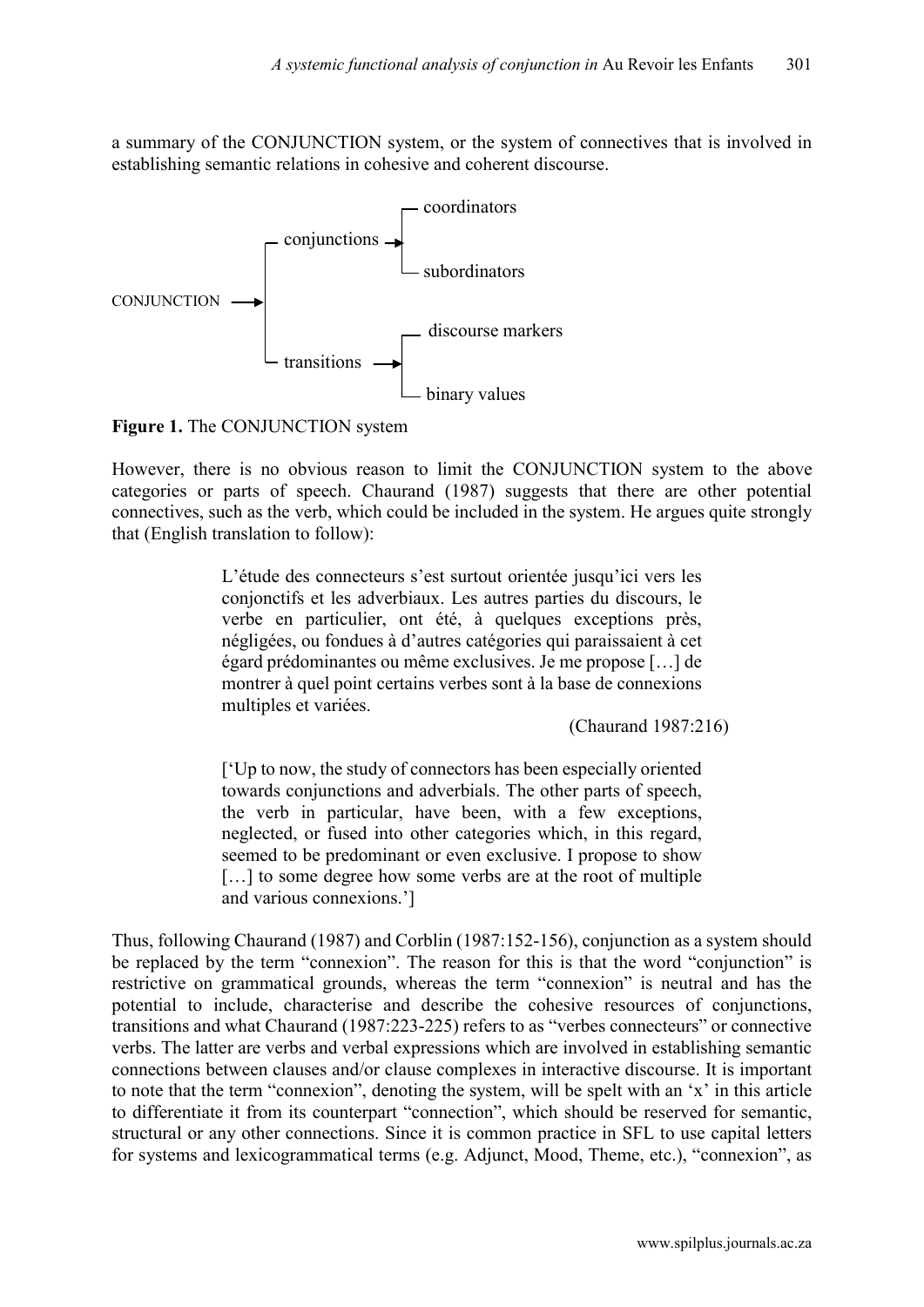a system governing all connectives in the patterns of cohesion and coherence, will henceforth be written in capitals as represented in Figure 2.



**Figure 2.** The CONNEXION system

In this article, the focus will be on the system of conjunctions, leaving the transitions and connective verbs for further research. The systems of conjunctions in French and English are described in sections 2 and 3, respectively.

## **2. The system of conjunctions in French**

Conjunctions in French have already been dealt with in traditional grammar by scholars such as Cayrou, Laurent and Lods (1960), Dubois and Lagane (1973), Grevisse (1957), and Price (2003). This section describes conjunctions in French from a systemic functional perspective.

Following Caffarel (2006), conjunctions are investigated in both the logical and the textual metafunctions. The logical metafunction is one of the two components which make up the grammar of ideation, the other component being the experiential metafunction. The logical metafunction is mainly concerned with the provision of commonsense logic which contributes to establishing chains of functional and semantic relations between clauses. The textual metafunction, on the other hand, is a component of what Caffarel (2006:165) calls the "enabling grammar", and what is referred to in this article as the "grammar of text creation". This metafunction is mainly concerned with "the use of language to form coherent text as realised through THEME and INFORMATION" (Martin 1981:311) and with reference to its context of situation and culture.

In the logical metafunction, conjunctions relate to the CLAUSE COMPLEX system. This system distinguishes between two types of interdependency relations, namely parataxis and hypotaxis. Parataxis takes place between clauses of equal importance, and comprises coordination and juxtaposition as well as direct speech and thought. Hypotaxis occurs between clauses of unequal status, and includes subordination (excluding embedding) and indirect speech and thought. The PARATAXIS and HYPOTAXIS systems are known together as the INTERDEPENDENCY system or TAXIS. This system interacts with the LOGICO-SEMANTIC RELATION system that consists of two types of relations, namely expansion and projection.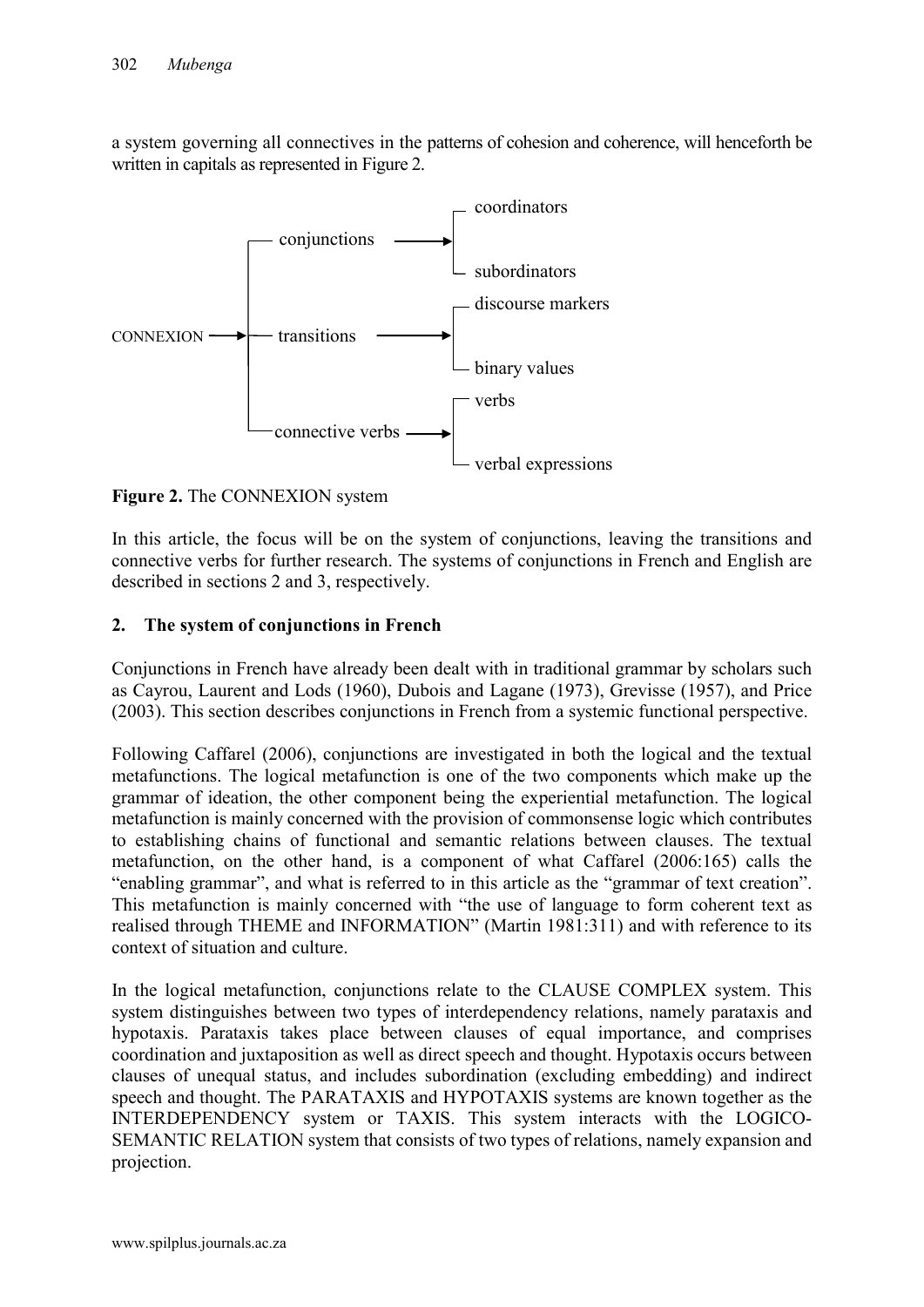Expansion comprises circumstantial relations introduced by subordinators as well as the relations of addition and apposition. Following Caffarel (2006:23), circumstantial relations refer to the relations of enhancement, the relations of addition to extension, and those of apposition to elaboration. These relations may combine with TAXIS. Thus, for example, the combination of parataxis and elaboration produces juxtaposition and addition, and the combination of parataxis and extension and that of parataxis and enhancement leads to coordination. In contrast, the combination of hypotaxis and elaboration yields non-defining relative clauses; the combination of hypotaxis and extension and that of hypotaxis and enhancement results in adverbial clauses via circumstantial subordination.

Projection comprises the notions of 'direct speech' and 'indirect speech'. As with expansion relations, projection relations can combine with TAXIS. For instance, the combination of projection and parataxis yields direct quoted speech (locution) or thought (idea). In contrast, the combination of projection and hypotaxis produces indirect quoted speech or thought. In brief, projection and parataxis are characterised by the juxtaposition of clauses in direct speech, and projection and hypotaxis by the subordination of clauses in indirect speech. Figure 3 demonstrates the composition of the CLAUSE COMPLEX system and Figure 4 the interaction of TAXIS with LOGICO-SEMANTIC relations in French. These figures have been adapted from Caffarel (2006:24, 26) to which the reader is referred for further details.



**Figure 3.** The CLAUSE COMPLEX system

|                 |           |             | Interdependency (tactic) relations |                                  |               |
|-----------------|-----------|-------------|------------------------------------|----------------------------------|---------------|
|                 |           |             | Parataxis                          | Hypotaxis                        | Embedding     |
|                 |           | Projection  | Direct speech                      | Indirect speech                  |               |
| Logico-semantic |           | Elaboration | Juxtaposition/<br>appositions      | Non-defining<br>relative clauses | Subordination |
|                 | Expansion | Extension   | Coordination                       | Subordination                    |               |
|                 |           | Enhancement | Coordination                       | Subordination                    |               |

**Figure 4.** The interaction of interdependency relations with logico-semantic relations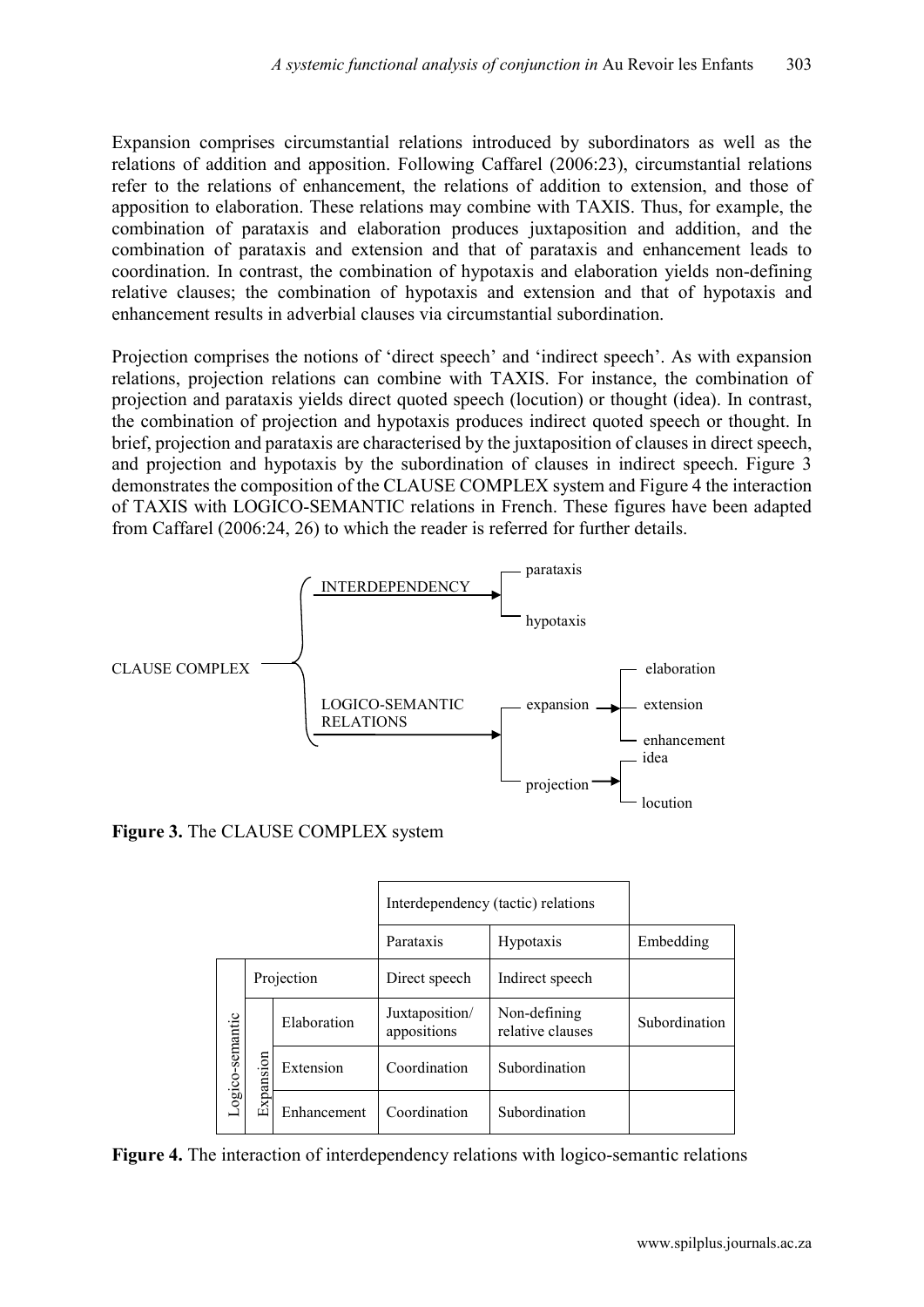Since this article mainly deals with the analysis of conjunctions, the focus is on the interaction of projection with hypotaxis, the interaction of parataxis with extension and enhancement, as well as the interaction of hypotaxis with extension and enhancement. The systems of paratactic expansion and hypotactic expansion appear in Figures 5 and 6 respectively, and were adapted from Caffarel's (2006:34-35) tables of conjunctive markers.







In the textual metafunction, conjunctions are, according to Caffarel (2006:171), included in textual Themes together with discourse markers or continuatives. When they are used in the same clause, these textual Themes precede the interpersonal Themes (i.e. Vocatives, modal Adjuncts and Mood markers) and topical or experiential Themes (i.e. what the clause is about and not necessarily the Subject). I shall return to textual Themes in detail when analysing conjunctions in section 4. However, we turn now to the description of conjunction in English.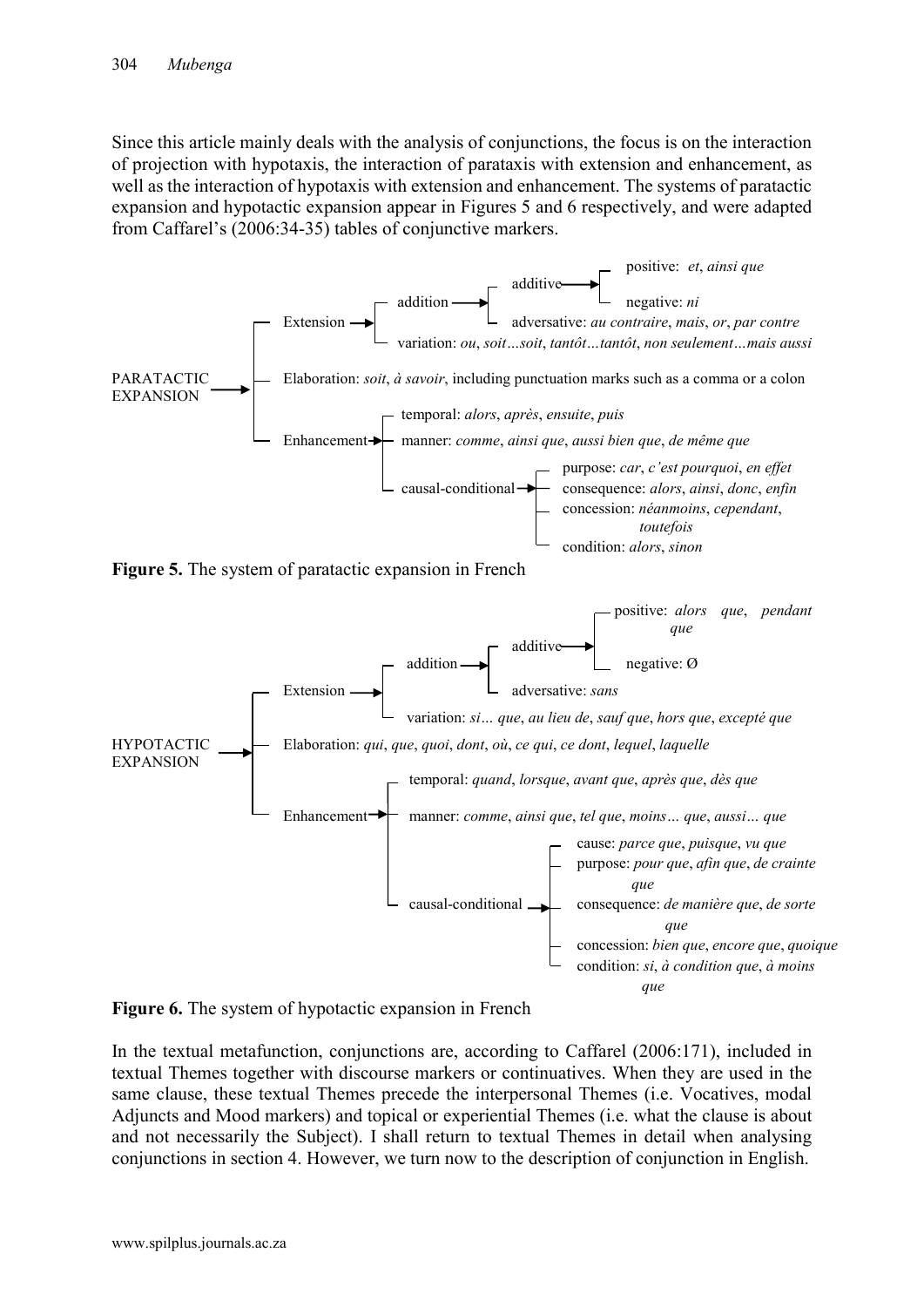## **3. The system of conjunctions in English**

As in French, conjunctions have already been discussed in English grammar by scholars such as Huddleston (1984), Leech and Svartvik (1975), Quirk, Greenbaum, Leech and Svartvik (1972), and Thomson and Martinet (1986). The following description is from a systemic functional perspective.

In SFG, conjunctions have been mixed with sentence adverbials or discourse Adjuncts by Halliday (1985/2004). This mixing, also carried out in French by Caffarel (2006:34) in her markers of paratactic expansion, is due to the bivalence of some connectors, such as *however*, *nevertheless* and *therefore* which are used as both conjunctions and adverbials as suggested by Thomson and Martinet (1986:288).

Following Halliday (1985/2004:540), these discourse Adjuncts are non-structural and are therefore used only cohesively. In the same vein, it is suggested that some universal conjunctions, like *et* ('and') or *mais* ('but'), are used as discourse Adjuncts when they occur in the clause-initial position, and have some pragmatic value to strengthen the continuity of the message. Item 51 (presented earlier) is a good case in point; since it has a pragmatic value, the conjunction *et* is translated either as 'what about' in the subtitle or as 'and' in Hollo's translation (Malle and Hollo 1988).

As in French, these conjunctions can be dealt with in both the logical and the textual metafunctions. In the logical metafunction, conjunctions relate to two basic relations that characterise the CLAUSE COMPLEX system. These relations are the LOGICAL DEPENDENCY relations or TAXIS and the LOGICO-SEMANTIC relations (Halliday 1985/2004:373, Thompson 2004:198). The LOGICAL DEPENDENCY relations consist of hypotaxis and parataxis. The latter comprises coordination, juxtaposition, and both direct speech and thought. The former includes subordination minus embedding, and both indirect speech and thought.

Once again, as in French, the LOGICO-SEMANTIC relations consist of expansion and projection. In the relation of expansion, one clause expands on the meaning of another through the process of elaboration, extension and enhancement. In the relation of projection, one clause projects another through both direct and indirect speech. These LOGICO-SEMANTIC relations of expansion and projection interact with the LOGICAL DEPENDENCY relations of hypotaxis and parataxis. This interaction yields the same results as in French. For example, hypotactic enhancement produces subordination in terms of adverbial clauses, whereas paratactic enhancement produces coordination. Likewise, hypotactic extension leads to subordination while paratactic extension results in coordination. Finally, hypotactic elaboration produces apposition and juxtaposition, whereas paratactic elaboration yields non-defining relative clauses as well as non-finite clauses. Further details on these relations and their interaction can be found in Thompson (2004:198-214).

In the textual metafunction, conjunctions are considered as one type of textual Theme, the others being continuatives and conjunctive Adjuncts, according to Halliday's (1985/2004:79) taxonomy. The distinction between these three types of textual Themes is that conjunctions are either paratactic linkers or hypotactic binders of the clause in which they occur, continuatives are markers which signal a move in the discourse, and conjunctive Adjuncts are adverbials and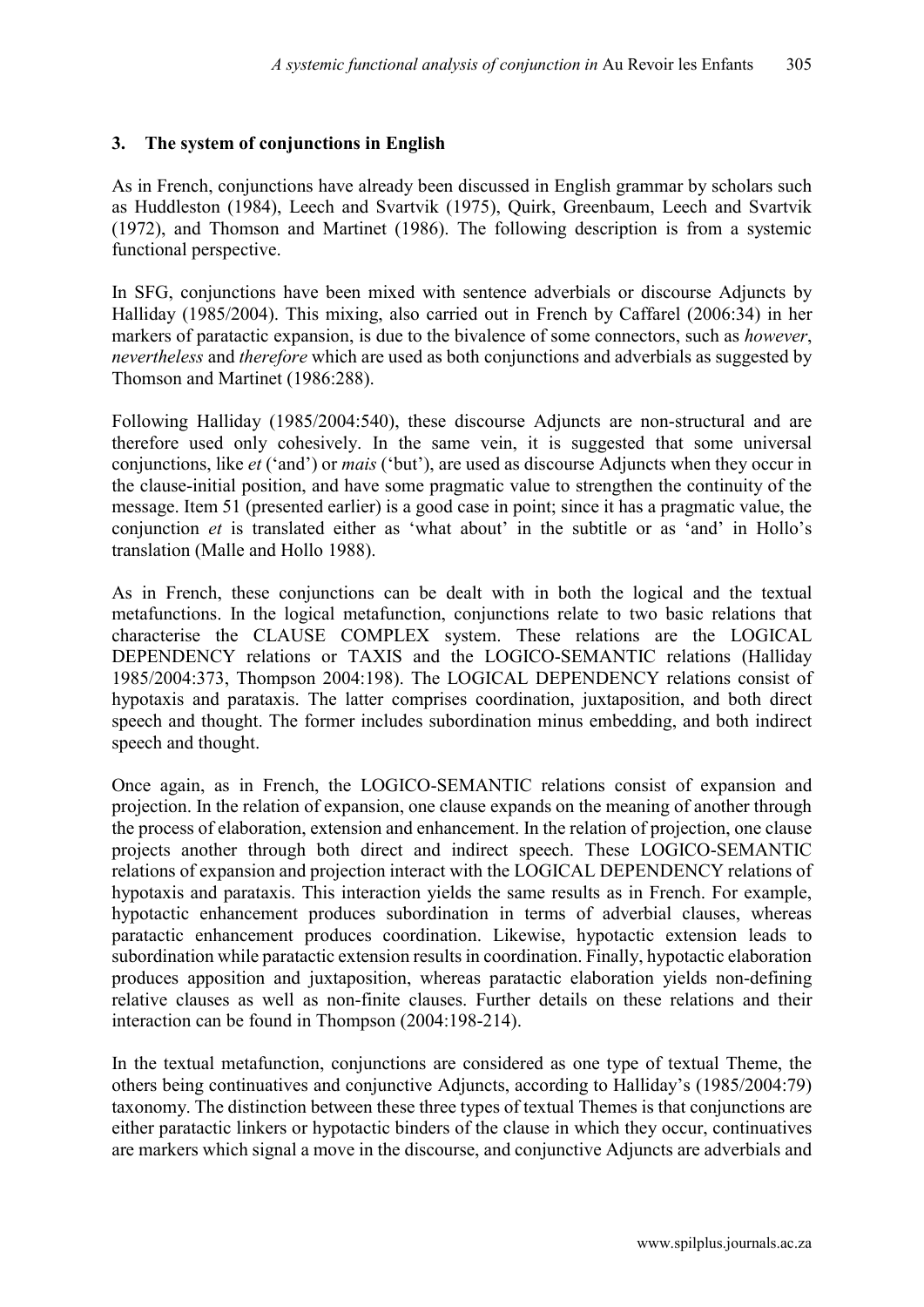prepositional phrases relating the clause to the preceding chunk of information or text (Bloor and Bloor 1995:24, 98-99; Halliday 1985/2004:81).

However, as mentioned earlier, some universal conjunctions, such as *and* or *but*, may be used as continuatives in the opening phase of a conversation. In this case, they simply "serve in the system of continuity [and] are a characteristic feature of dialogic text" (Halliday 1985/2004:534). Item 51 (presented earlier) is a good example of the conjunction *and* used as a continuative in the clauseinitial position in Hollo's translation.

Thus, Figures 7 and 8 summarise the system of paratactic expansion and that of hypotactic expansion, respectively. These two systems are adapted from Halliday (1985/2004:395-418). Although they seem to be more elaborated than their French counterparts, they contain the same types of conjunctions at the paratactic and hypotactic levels. They are thus helpful for the contrastive analysis of conjunctions in French and English that will be carried out in section 4.



**Figure 7.** The system of paratactic expansion in English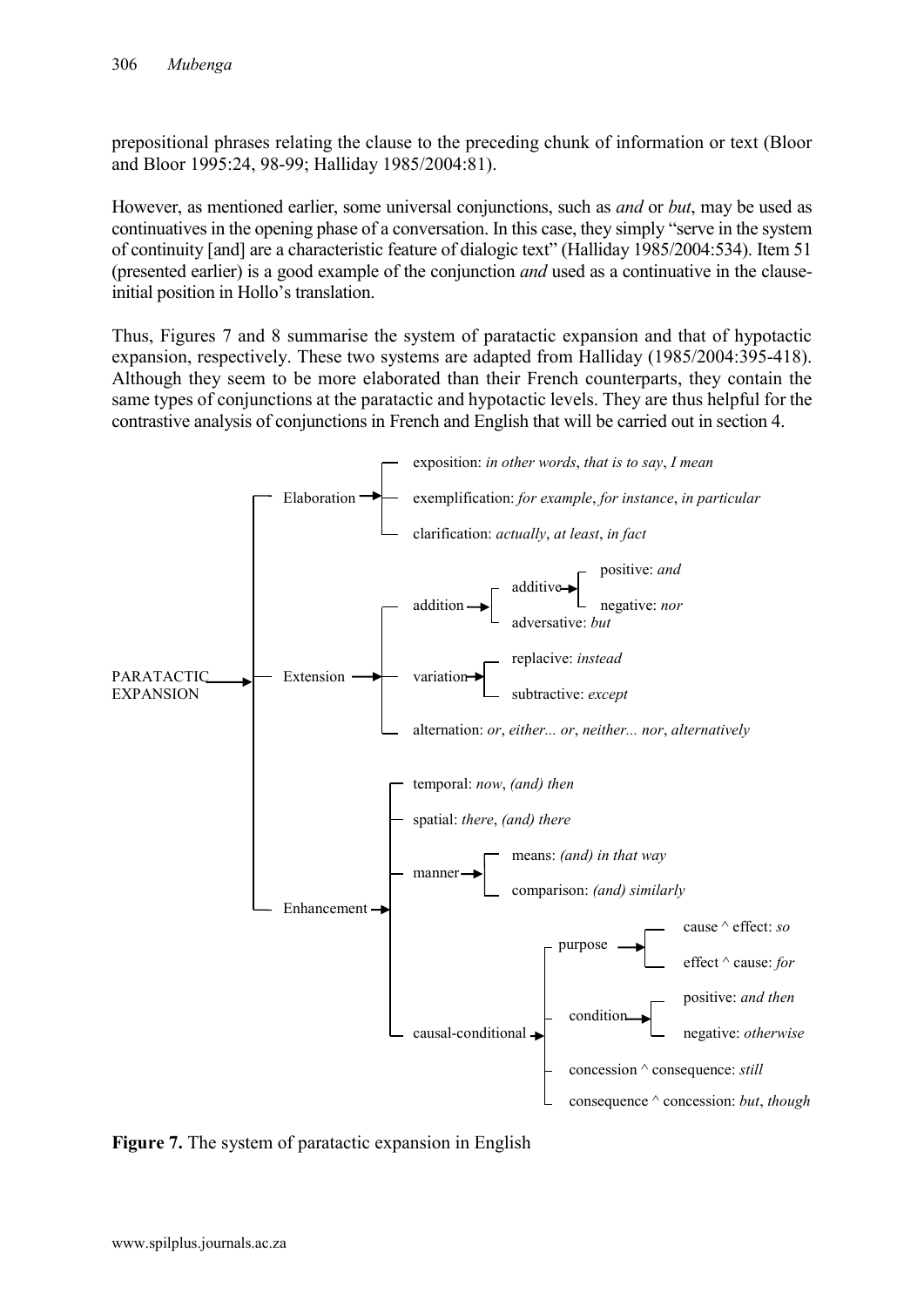

**Figure 8.** The system of hypotactic expansion in English

#### **4. Analysis of conjunctions in the film**

The aim of this section is to analyse the data collected from the film *Au Revoir les Enfants* (Malle 1989). All the data are listed in the Appendix, and consist of 94 items of French utterances, English subtitles and Hollo's English translations (Malle and Hollo 1988). The French utterances (F) constitute the source text (ST) based on Malle's (1987) film script. The English subtitles (E) constitute the target text (TT) based on the ST. Hollo's English translations(H) are also based directly on the ST, and are used to serve as the frame of reference for the shifts that occur from the ST.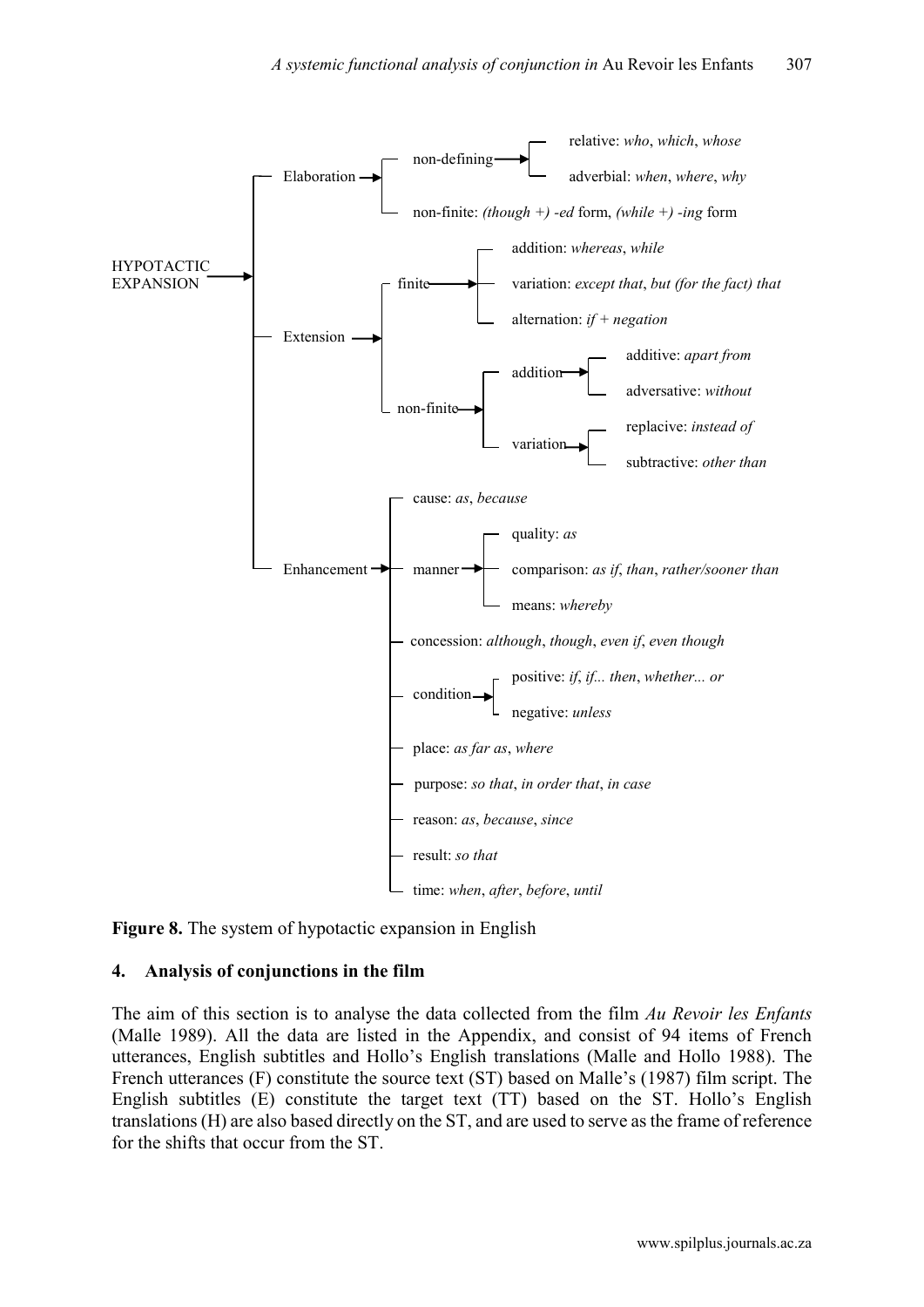The conjunctions are written in bold and italics in the ST, the TT and the H translations. In describing the conjunctions in the French utterances and in the English subtitles, reference will be made to Hollo's translations to see whether the same conjunctions are maintained or omitted by the subtitler. This will assist in drawing conclusions on the impact of time and space constraints as well as the effect of the principle of relevance on the subtitles. On this point, let us turn to the analysis of conjunction proper, following Martin's (1981:310-311) clear-cut proposal that conjunction is located at the message-group or clause-complex level, and continuity at the message or clause level.

## **4.1 Conjunctions of coordination**

## **4.1.1 The conjunction** *et* **and its translation equivalent**

*Et* is one of the universal and most versatile conjunctions which speakers and writers use to coordinate clauses of equal importance or to show the continuity of messages in French. It is a positive additive connector establishing the relation of extension in the paratactic expansion. In the film, the conjunction *et* appears in 4, 5, 6, 7, 11, 12, 18, 35, 43, 44, 57, 66, 73, 89 and 90. It is translated into its equivalent 'and' in 4, 5, 6, 11, 12, 18, 44, 57 and 90 whereas it is omitted in 7, 35, 43, 66, 73 and 89. These omissions are accompanied by some changes in the English subtitles as demonstrated in the following examples in Table 1:

|     | F: Allah est Dieu <i>et</i> Mahomet est son<br>prophète.<br>E: Allah is God. Mohammed is His prophet.<br>H: Allah iss [sic] God, and Mahomet iss [sic]<br>his prophet.                                                                                                                             | 35. | F: Je m'en réjouis déjà et te serre sur mon<br>cœur.<br>E: I can't wait. Hugs and kisses.<br>H: I'm already rejoicing at the prospect of<br>hugging you to my heart.                                          |
|-----|----------------------------------------------------------------------------------------------------------------------------------------------------------------------------------------------------------------------------------------------------------------------------------------------------|-----|---------------------------------------------------------------------------------------------------------------------------------------------------------------------------------------------------------------|
| 43. | F: Allez, sois gentil <i>et</i> je te passerai <i>Les Mille</i><br>et Une Nuits pour t'apprendre à bander.<br>E: Be nice. I'll lend you my "Arabian"<br>Nights." You'll get a hard-on.<br>H: Come on, do me that favor $-$ I'll let you<br>have The Arabian Nights. They'll give you a<br>hard-on. | 66. | F: Tous les Gillet sont de Lyon <i>et</i> ils<br>fabriquent tous de la soie.<br>E: Gillet is a Lyon name, in the silk trade.<br>H: All the Gillets are from Lyon, and they<br>manufacture all the silk.       |
| 73. | F: Il tombera amoureux <i>et</i> défroquera.<br>E: He'll give up the Church for a girl.<br>H: He'll fall in love <i>and</i> get defrocked.                                                                                                                                                         | 89. | F: Ceux qui sont prêts, laissez vos affaires et<br>allez au réfectoire.<br>E: When you're ready, go to the dining hall.<br>H: Those of you who are ready, take your<br>things <i>and</i> go to the refectory. |

|  | Table 1. Examples of data containing et |  |
|--|-----------------------------------------|--|
|  |                                         |  |

In 7, F is transformed into two juxtaposed clauses in E, while H is syntactically similar to F. In 35, F is transformed into a simple clause juxtaposed with a nominal group in E, whereas H is almost similar to F, the only difference being the replacement of *et* with the prepositional phrase 'at the prospect of' which is governed by the main verb. In 43, F is transformed into three juxtaposed clauses in E, whereas H is quite identical to F except that *et* is replaced with a dash and the prepositional group *pour t'apprendre à bander* is transformed into a simple clause. In 66, F is transformed into a simple clause and a prepositional group in apposition to this clause, whereas H keeps the same syntax as F. In 73, F is transformed into a simple clause in E, whereas H is almost similar to F. Finally, in 89, F is transformed into a clause complex comprising a subordinate clause of time and a main clause in E, whereas H is almost identical to F.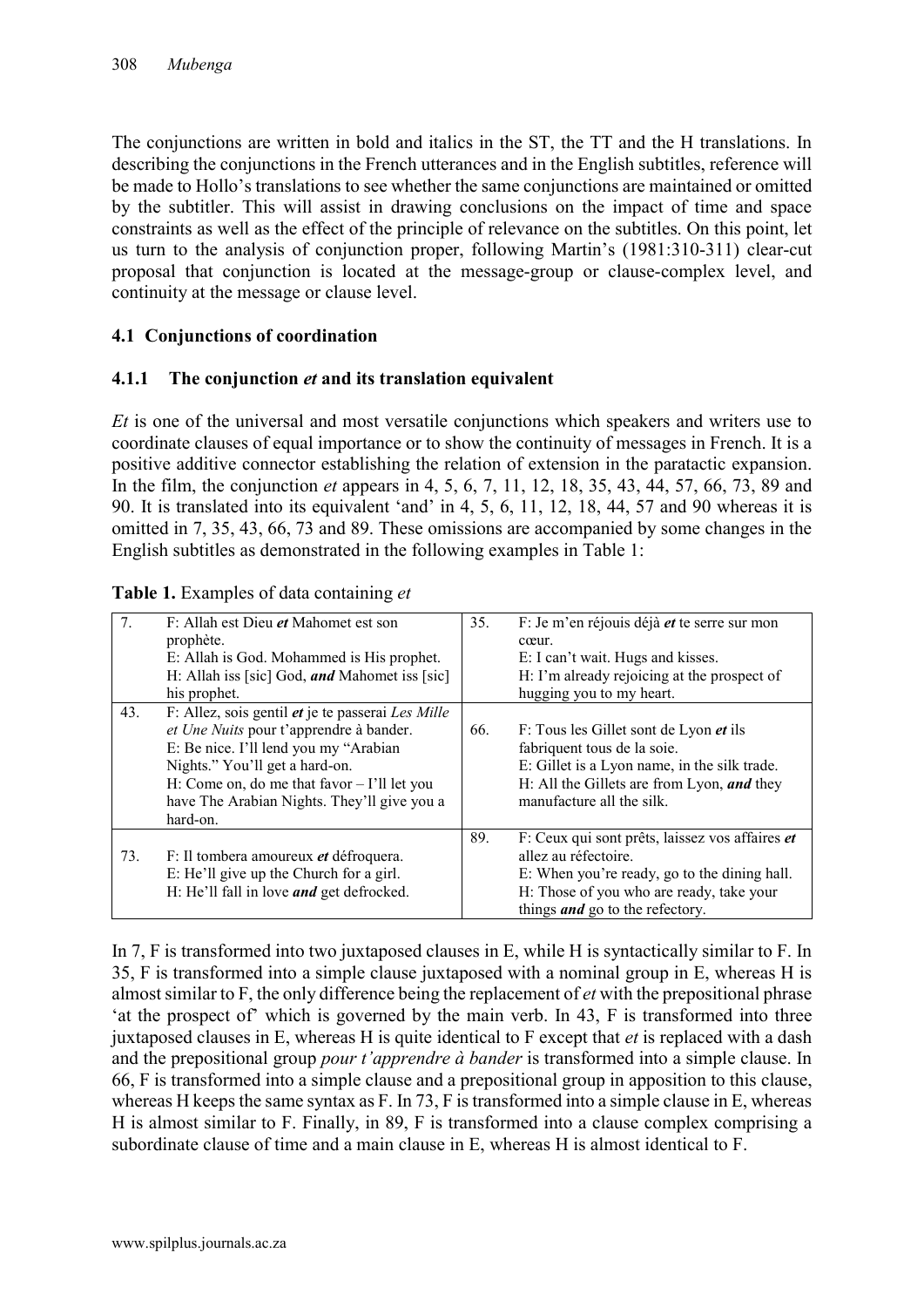In all these cases, the H translations are not only structurally and semantically very close to the utterances in F, they are also longer than the English subtitles. This suggests that sentence length may have militated against their being used as appropriate subtitles because of time and space constraints. In the English subtitles, the omission of *et* has led the subtitler to operate some syntactic and lexical transformations. These transformations may be considered as strategies which help subtitlers to reduce the text to a manageable size in order to accommodate it for the screen and the speed at which the film's plot progresses.

## **4.1.2 The conjunction** *mais* **and its translation equivalents**

*Mais* is another universal conjunction that is used to coordinate clauses of equal importance in French. It is an adversative conjunction establishing the relation of extension in the paratactic expansion. In the film, *mais* appears in 31, 36, 41, 47, 49 and 80. In these items, it is translated as 'but' in 31, 41, 47, and as 'although' in 80, but is omitted in 36 and 49.

- 36. F: Oui, *mais*, c'est le plus intelligent. E: He is the smartest of the Musketeers. H: Yes, *but* he's the smartest one.
- 49. F: Oui, *mais*, c'est toi le petit chéri. E: You're her pet. H: Yes, *but* you are her little darling.

In these two items, both instances of the elliptical clause *oui* is omitted in E to comply with the principle of relevance, whereas it is maintained in the H translations. This shows that the H translations are very close to the French utterances from a syntactic point of view.

#### **4.1.3 The conjunction** *car* **and its translation equivalent**

*Car* is a purposive conjunction establishing the relation of causal enhancement in the paratactic expansion. Its peculiarity is that the clause in which it appears never precedes another one to which it is attached. This conjunction occurs twice in the film and twice it is omitted in the translations, as shown in items 6 and 11. Here again, the H translations are very close to the ST in F as opposed to the subtitles in E.

- 6. F: Qui mange ma chair *et* boit mon sang a la vie éternelle, *car* ma chair est vraiment une nourriture *et* mon sang vraiment une boisson.
	- E: He who eats my flesh *and* drinks my blood has eternal life. My flesh is the real food *and* my blood the real drink.
	- H: He who eats my flesh *and* drinks my blood has eternal life *and* I will raise him up at the last day. *For* my flesh is food indeed and my blood is drink indeed.
- 11. F: Saint Siméon Stylites avait treize ans *et* gardait les moutons de son père *quand* il entendit ce verset de l'Evangile: « Malheur à vous qui riez à présent *car* le jour viendra ou vous pleurerez. »
	- E: St. Simeon Stylites was 13 *and* tending his father's sheep *when* he heard this verse from the Bible: "Woe to you who laugh now."
	- H: Saint Simeon the Stylite was thirteen years old, herding his father's sheep *when*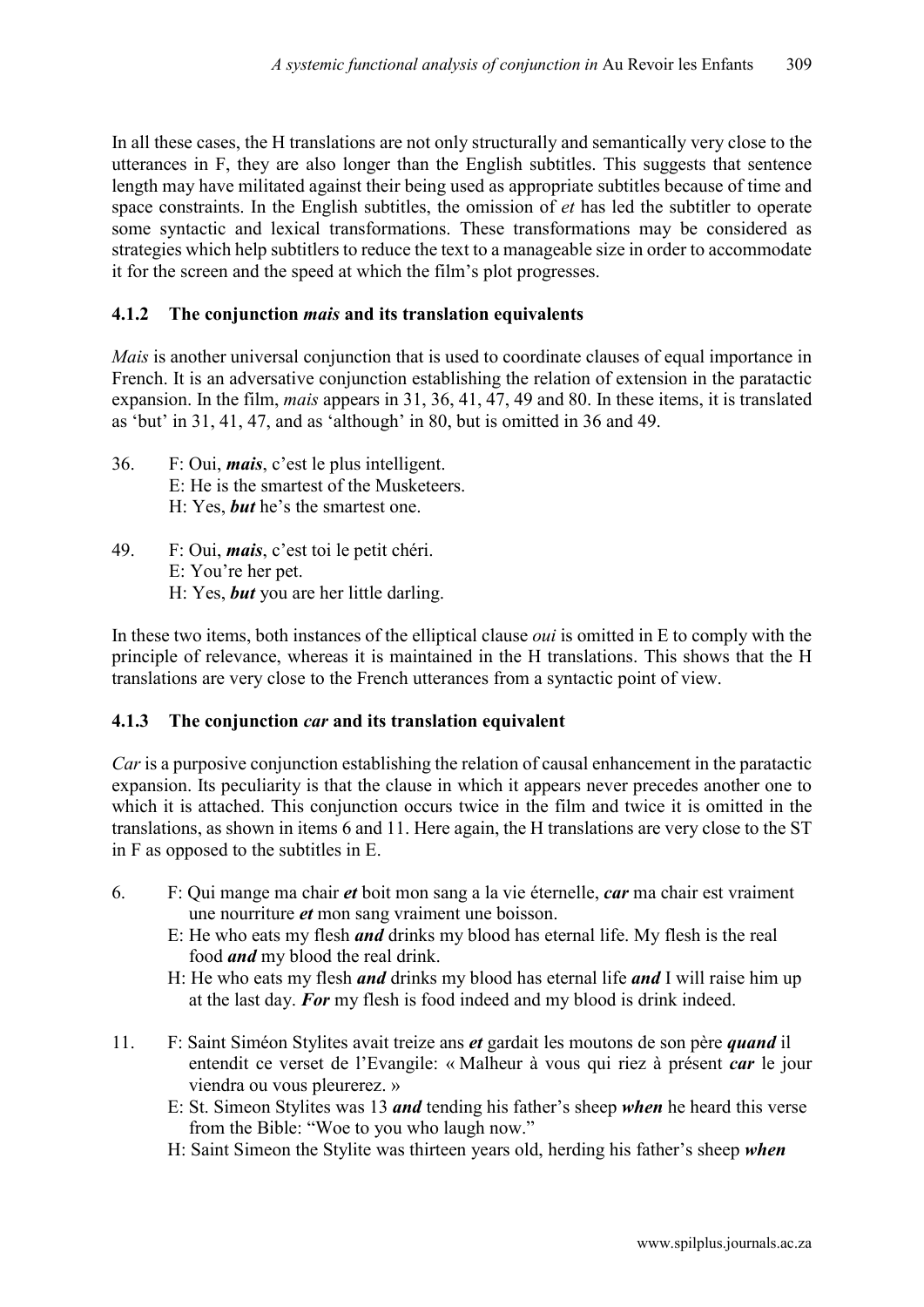he heard this verse from the Gospel: 'Woe unto you who are laughing now, *for* the day shall come when you shall weep.'

In 6, *car* is omitted in E, and the coordination of clauses is replaced by juxtaposition which establishes the Effect–Cause relation between the two clauses. In addition, there are changes in the syntax of the juxtaposed clause: the main changes are the omission of the adverb *vraiment* ('indeed'), the replacement of the indefinite article with the definite one, the addition of the adjective "real" as a modifier of 'food' and 'drink', and the replacement of a comma with a full stop. These changes are purely stylistic and do not affect meaning, yet they do make the subtitle in E sound more informal.

In 11, however, the translation equivalent of *car* and the clause in which it appears are simply omitted in E on the assumption that readers know the verse. This confirms that spatio-temporal constraints and the principle of relevance are effectively at work in interlingual subtitling. Thus, any piece of information that is assumed to be mutually known by subtitlers and readers, or any constituent that can be inferred immediately from the context, is likely to be omitted from the subtitles.

## **4.1.4 The conjunction** *donc* **and its translation equivalent**

*Donc* is a consequential connector that establishes the relation of causal enhancement in the paratactic expansion. It generally expresses consequence (Cayrou et al. 1960:271) and thus "comes first in the clause" (Price 2003:483). This conjunction occurs in 16 where it indicates logical consequence in the clause-initial position. It is rendered into its equivalent 'therefore' in E and H, and stays in the same position in these two contexts. Since *donc* is not omitted in both translations, there is no need to list item 16 here, and the reader is referred to the Appendix for details. We now turn to the analysis of the conjunctions of subordination.

## **4.2 Conjunctions of subordination**

## **4.2.1 The conjunction** *que* **and its translation equivalents**

*Que* is a connective that introduces various types of subordinate clauses in French (Dubois and Lagane 1973:146). The most notable of these clauses are conjunctive clauses (Cayrou et al. 1960:324, 328, 330) or *que-*clauses (Price 2003:541), as well as the subordinate clauses of comparison, concession and purpose. Concerning the conjunctive clauses, *que* sets up the relation of hypotactic projection between the projecting and the projected clauses (Thompson 2004:210-213). In these cases, it is translated into its equivalent 'that' which, in informal English, is often omitted when the "that"*-*clause (Leech and Svartvik 1975:249) functions as a complement, an object or a postponed subject.

Regarding the subordinate clauses of comparison, concession and purpose, *que* establishes the relation of enhancement in the hypotactic expansion. In the case of the subordinate clause of comparison, *que* is translated as 'as' and 'than' (Price 2003:537). In the case of the subordinate clauses of concession (Grevisse 1957:273) and of purpose (Dubois and Lagane 1973:191), it is translated as 'that'. At this stage, it should be noted that in the film, *que* is used in conjunctive clauses and in clauses of comparison and purpose.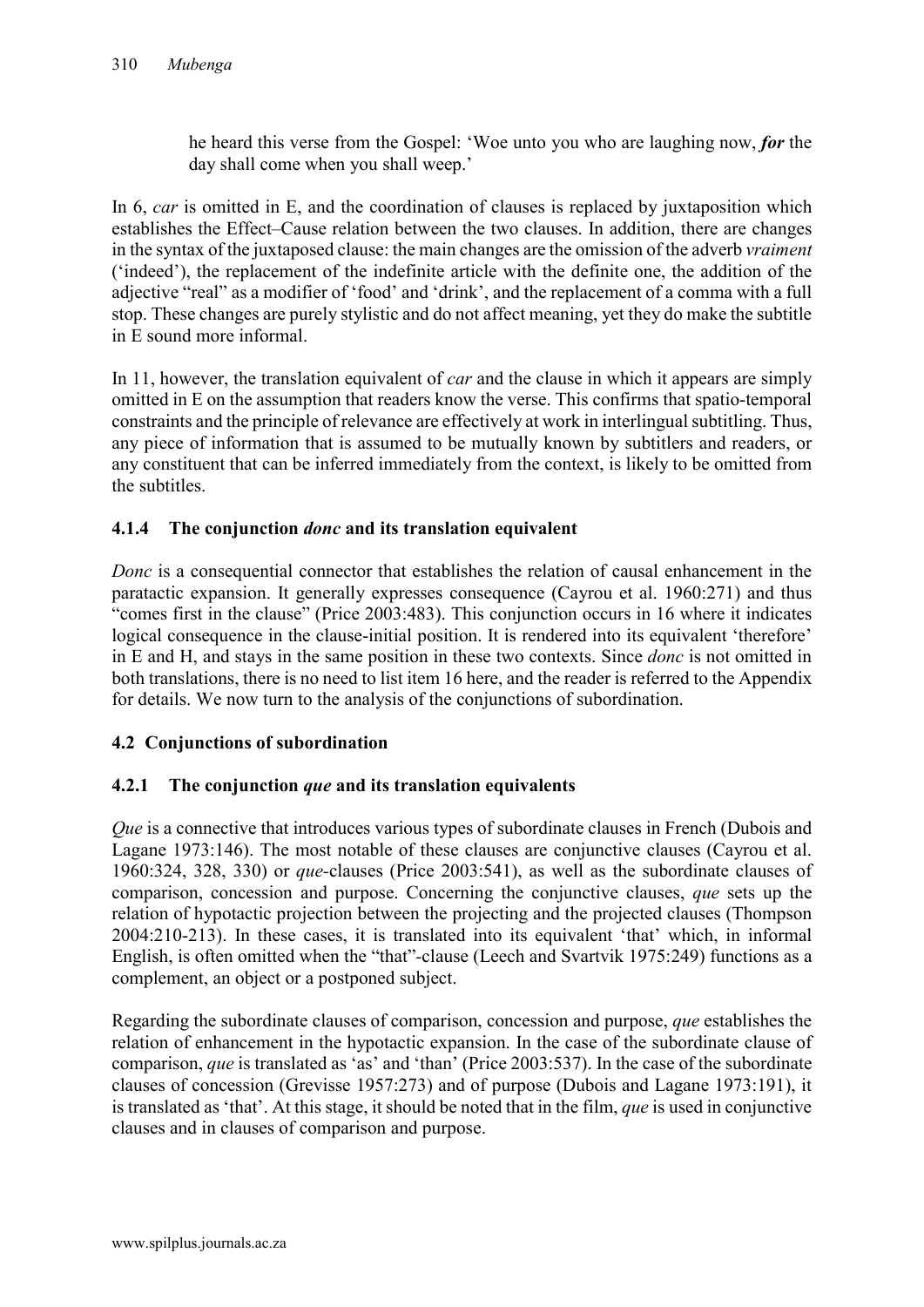In the conjunctive clauses, *que* appears in items 1, 3, 9, 10, 13, 14, 16, 21, 22, 26, 27, 28, 32, 33, 34, 38, 40, 45, 46, 48, 50, 51, 59, 61, 62, 63, 64, 65, 70, 71, 72, 75, 76, 77, 81, 82, 83, 85, 86, 87, 91 and 94. In these items, *que* is translated as 'that' only in 9 and 59. For the rest, *que* is either omitted or replaced with an idiomatic expression.

**Table 2.** Examples of data containing *que*

| 1.  | F: Vous savez très bien que ça ne va pas                                    | 3.  | F: Tu sais que je ne peux pas te garder à                                     |
|-----|-----------------------------------------------------------------------------|-----|-------------------------------------------------------------------------------|
|     | passer vite.                                                                |     | Paris avec moi.                                                               |
|     | E: You know it won't.                                                       |     | E: You know you can't stay in Paris with me.                                  |
|     | H: You know very well <i>that</i> it won't go fast.                         |     | H: Not translated.                                                            |
| 10. | F: Il faut que je mange. Je fais de l'anémie.                               | 13. | F: Le type, il dit que c'est très rare.                                       |
|     | E: I must eat. I'm anemic.                                                  |     | E: It's very rare.                                                            |
|     | H: I have to eat that stuff. I'm anemic.                                    |     | H: The guy said it's very rare.                                               |
|     |                                                                             | 16. | F: On sait que les tangentes à un cercle issues                               |
|     |                                                                             |     | d'un point sont égales. Donc petit a                                          |
|     |                                                                             |     | égale petit a, petit b égale petit b                                          |
| 14. | F: Je crois que je vais garder ma confiture.                                |     | E: Tangents to a circle from a given point are                                |
|     | E: I'll keep my jam.<br>H: But I think I'll keep my preserves.              |     | equal. Therefore, A equals a, B equals b                                      |
|     |                                                                             |     | H: We know <i>that</i> tangents to a circle, coming                           |
|     |                                                                             |     | from the same point, are equal. <b>Therefore</b> , a                          |
|     |                                                                             |     | equals a, b equals b.                                                         |
| 21. | F: Pensez $qu$ 'il y a des gens plus malheureux                             | 22. | F: Vous avez dit à votre mère que vous                                        |
|     | que vous.                                                                   |     | vouliez rentrer dans les ordres?                                              |
|     | E: <b>But</b> there are people worse off <i>than</i> you.                   |     | E: You told your mother you want to be a                                      |
|     | H: <b>But</b> remember those who are less fortunate                         |     | priest.                                                                       |
|     | <i>than</i> you.                                                            |     | H: You told your mother that you would like                                   |
|     |                                                                             |     | to take holy orders.                                                          |
| 26. | $\overline{F}$ : Messieurs, je vous rappelle <i>que</i> nous                | 27. | $F:$ Je crois <i>que</i> si.                                                  |
|     | n'avons pas beaucoup de temps.                                              |     | E: How do you know?                                                           |
|     | E: Remember, we haven't much time.                                          |     | H: It sure is.                                                                |
|     | H: Not translated.                                                          | 32. | F: Ciron, douze. Où êtes-vous allé chercher                                   |
| 28. | F: On leur a dit $qu$ 'il y avait des réfractaires                          |     | qu'il y a des péniches au milieu de la                                        |
|     | au collège.                                                                 |     | Beauce?                                                                       |
|     | E: They heard there were shirkers here.                                     |     | E: Ciron B. Where did you find barges in                                      |
|     | H: They've heard <i>that</i> there are some draft                           |     | wheat fields?                                                                 |
|     | dodgers at this school.                                                     |     | H: Ciron, twelve. Where did you discover                                      |
|     |                                                                             |     | barges in the middle of Beauce?                                               |
| 33. | F: Demande au petit con. Je suis sûr $qu$ 'il lui                           |     |                                                                               |
|     | reste du sucre.                                                             | 34. | F: Il est vraiment temps <i>que</i> cette guerre se<br>termine.               |
|     | E: I bet the little jerk has sugar.                                         |     | E: It's time the war ended.                                                   |
|     | H: Ask the little shit, I'm sure he's still got                             |     | H: It really is time for this war to be over.                                 |
|     | some sugar.                                                                 |     |                                                                               |
| 38. | F: T'entends pas que tu fais une fausse note.                               | 40. | F: Faut $qu$ 'on aille en instruction religieuse.                             |
|     | E: Can't you hear it's wrong?                                               |     | E: We've got our religion class.                                              |
|     | H: You don't hear a wrong note when you hit                                 |     | H: Time to get some religious instruction.                                    |
|     | one?                                                                        |     |                                                                               |
| 45. | F: Je suis sûr $qu$ 'il y avait une autre piste à la                        | 46. | F: Est-ce que tu réalises $qu$ 'il n'y aura plus                              |
|     | fourche.                                                                    |     | jamais de 17 janvier 1944?                                                    |
|     | E: There must be another trail at the fork.                                 |     | E: Do you realize there'll never be another                                   |
|     | H: We have to get back to crossroads, and                                   |     | January 17, 1944?                                                             |
|     | fast.                                                                       |     | H: Do you realize it'll never again be January                                |
|     |                                                                             |     | 17, 1944?                                                                     |
| 48. | F: Vous croyez que nous l'avons fait exprès?<br>E: Think we did on purpose? | 50. | F: Il paraît que vous avez vu des sangliers?<br>E: I hear you saw wild boars. |
|     | H: Do you think we did this on purpose?                                     |     | H: We heard you saw some wild boar?                                           |
|     |                                                                             |     |                                                                               |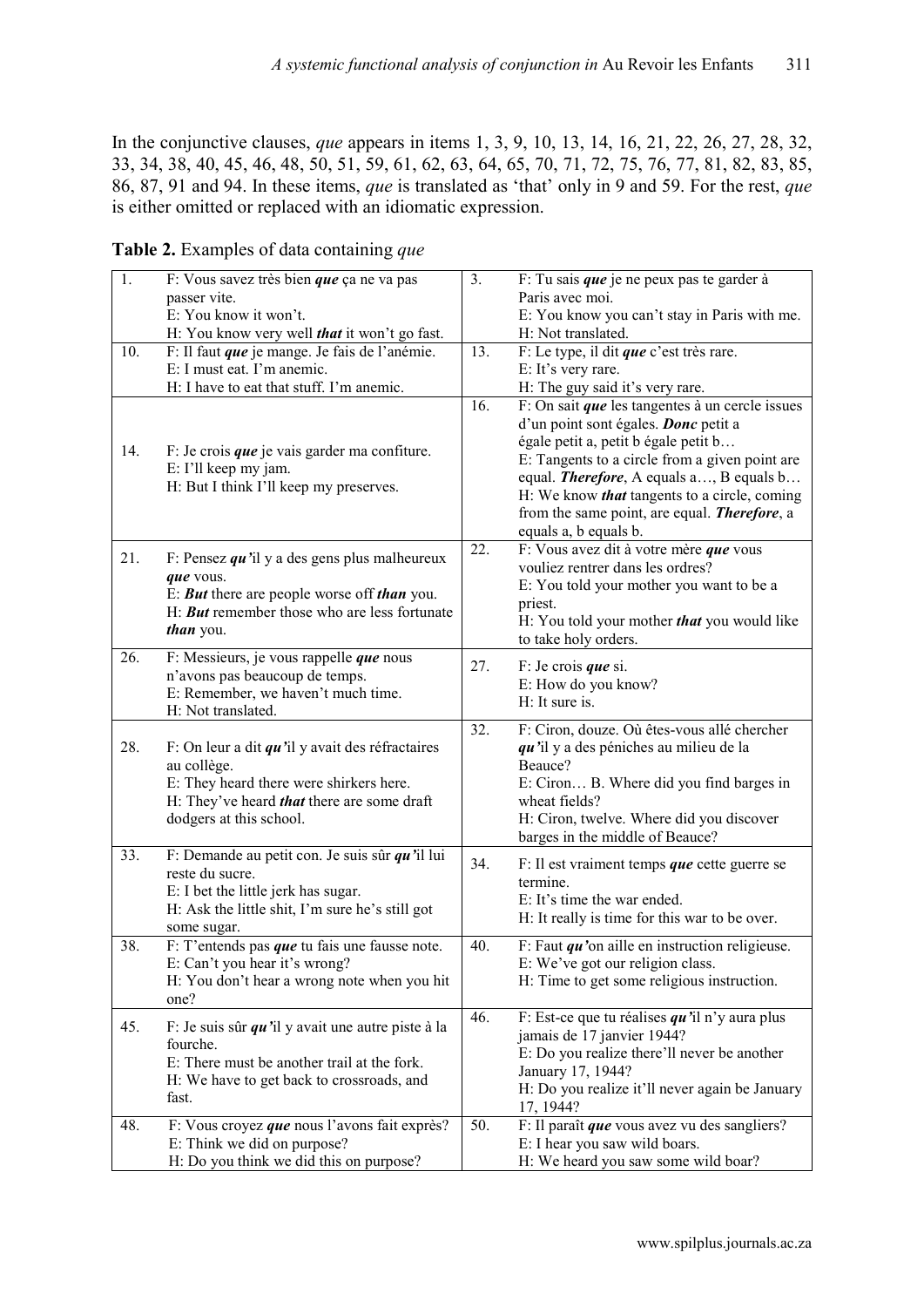| $\overline{51}$ . | F: Et les allemands, en fait, c'est vrai $qu$ 'ils<br>ont tiré?<br>E: What about the Germans? Did they really<br>fire at you?<br>H: And the Germans? Did they fire at you?                                         | 61. | F: Il faut que je travaille un peu.<br>E: I still need to practice.<br>H: Not translated.                                                                                                 |
|-------------------|--------------------------------------------------------------------------------------------------------------------------------------------------------------------------------------------------------------------|-----|-------------------------------------------------------------------------------------------------------------------------------------------------------------------------------------------|
| 62.               | F: Il y a longtemps que nous n'avons pas eu<br>de poisson, madame.<br>E: We haven't had any fish for ages.<br>H: We haven't had any fish for a long time,<br>madam.                                                | 63. | F: Je croyais $qu$ 'ils étaient tous au front<br>russe.<br>E: Aren't they all on the Russian front?<br>H: I thought they were all at the Russian front.                                   |
| 64.               | F: Et papa, au fait? Il avait dit $qu$ 'il viendrait.<br>E: What about Dad? He said he'd come.<br>H: What about Papa? He said he would be here.                                                                    | 65. | F: Je parie que vous êtes lyonnais.<br>E: I bet you're from Lyon.<br>H: I assume you're from Lyon.                                                                                        |
| 70.               | F: Julien vous a dit $qu$ 'il voulait être babasse?<br>E: Julien wants to become a monkey.<br>H: Has Julien told you he wants to become a<br>babasse?                                                              | 71. | F: Mon petit Julien, tu es bien sûr que tu<br>veux être prêtre?<br>E: Julien, sure you want to become a priest?<br>H: My dear Julien, are you really sure you<br>want to become a priest? |
| 72.               | F: J'aurai tellement voulu que tu fasses<br>polytechnique comme ton grand-père.<br>E: But why not engineering like Grandpa?<br>H: But I would so like for you to go to the<br>Polytechnique like your grandfather. | 75. | F: J'avais dit à ce crétin $qu$ 'il va se faire piquer.<br>E: I told that idiot he'd get caught.<br>H: I told that cretin he was going to get caught.                                     |
| 76.               | F: Je vous avais dit $qu$ 'il volait.<br>E: I told you he stole.<br>H: I told you he's a thief.                                                                                                                    | 77. | F: Je ne crois pas $qu$ 'elle soit innocente.<br>E: She may have been in on it.<br>H:  I don't think she is innocent.                                                                     |
| 81.               | F: Faut $qu$ 'on aille à l'abri.<br>E: We'd better go to the shelter.<br>H: We have to go to the shelter.                                                                                                          | 82. | F: Ils ne sauront pas $qu$ 'on est manquants.<br>E: They won't miss us.<br>H: They won't know we're missing.                                                                              |
| 83.               | F: J'espère $qu$ 'ils vont se décider à débarquer,<br>les Américains.<br>E: I hope the Americans land soon.<br>H: I hope the Americans land soon.                                                                  | 85. | F: Il y a combien de temps <i>que</i> tu ne l'as pas vu?<br>E: How long since you saw him?<br>H: How long is it since you last saw him?                                                   |
| 86.               | F: Il faut toujours que ça soit vous, Sagard. Allez.<br>E: It <i>only</i> happens to you, Sagard<br>H: Always you, Sagard, isn't it. Go ahead.                                                                     | 87. | F: Il semble que nous ayons été dénoncés.<br>E: We've been betrayed.<br>H: It seems we have been denounced.                                                                               |
| 91.               | F: Tu veux que je t'aide?<br>E: Need help?<br>H: You want me to help you?                                                                                                                                          | 94. | F: Tu crois $qu$ 'ils vont nous emmener?<br>E: Think they'll arrest us?<br>H: Do you think they'll take us too?                                                                           |

A glance at the items in the table above reveals that there are three strategies for omitting *que* from the English subtitles. The first strategy consists of deleting *que* in the English subtitles which are structurally the same as the French utterances  $(1, 3, 22, 26, 28, 33, 34, 38, 46, 48,$ 50, 64, 65, 71, 75, 76, 83 and 94). The second strategy lies in omitting *que* and the projecting clause in the English subtitles (13, 14, 16, 45, 63, 70, 77, 82 and 87). The final strategy involves translating *que* and the clause in which it appears as an idiomatic phrase or a corresponding syntactic structure in English (10, 21, 27, 32, 40, 51, 61, 62, 72, 81, 85, and 91).

In the clauses of comparison, *que* is used in 17, 21, 24, 30, 42, 56, 78 and 93. In each of these items, *que* is translated into its equivalent 'than', which is maintained in the English subtitles. In the clauses of purpose, *que* appears only in 8 where it is omitted together with the projected clause.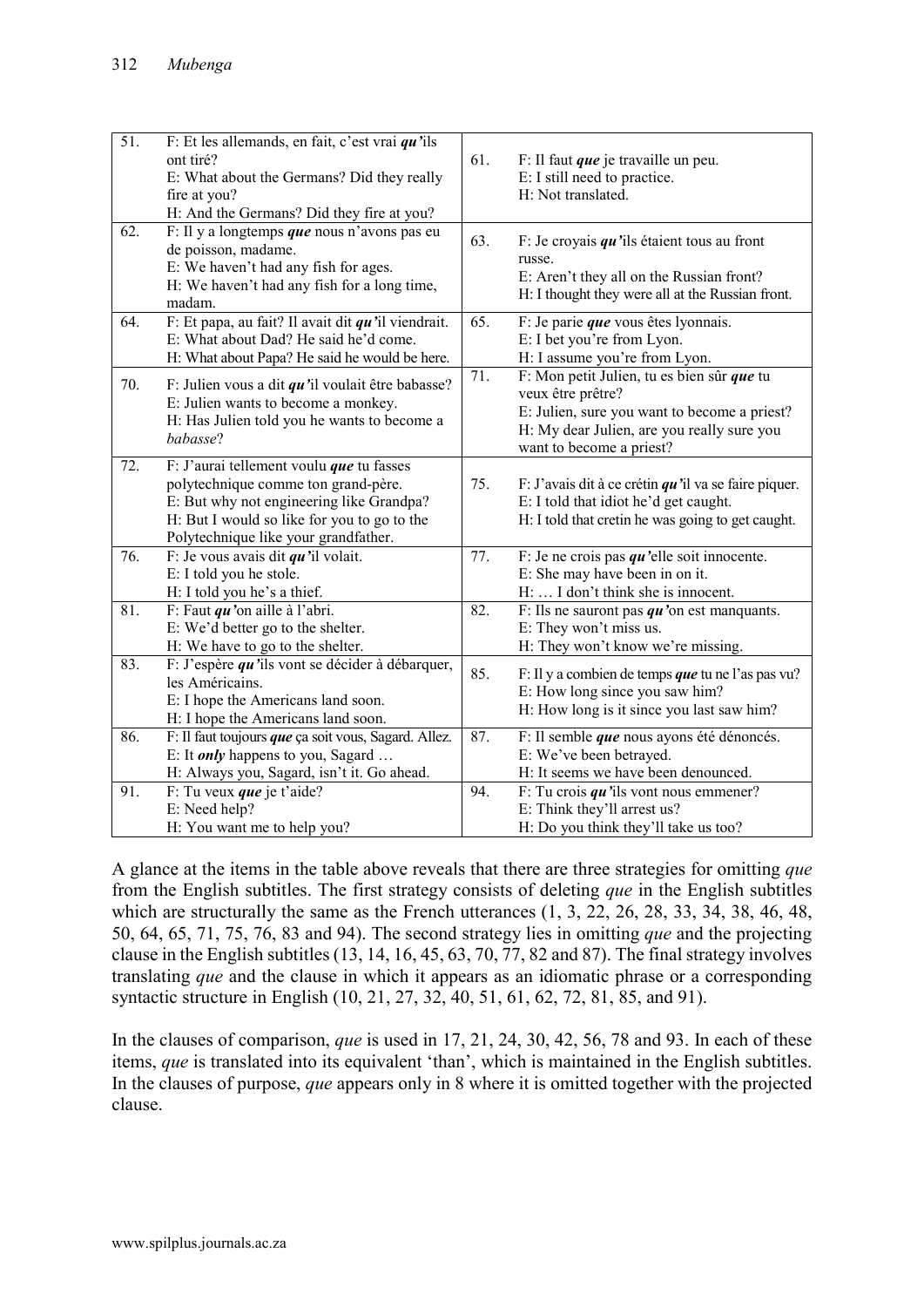| 8.  | F: Tiens-toi tranquille que je te mette un<br>sparadrap.<br>E: Hold still.<br>H: Now hold still, and I'll put a bandage on it.                                                                                                                                                                                                                                                                | 17. | $F: II$ est mieux <i>que</i> le tien, son cul.<br>E: It's nicer <i>that</i> (sic) yours.<br>H: She's got a nicer ass <i>than</i> you do.                                                                         |
|-----|-----------------------------------------------------------------------------------------------------------------------------------------------------------------------------------------------------------------------------------------------------------------------------------------------------------------------------------------------------------------------------------------------|-----|------------------------------------------------------------------------------------------------------------------------------------------------------------------------------------------------------------------|
| 21. | F: Pensez $qu$ 'il y a des gens plus malheureux<br>que vous.<br>E: <b>But</b> there are people worse off <i>than</i> you.<br>H: <b>But</b> remember those who are less fortunate<br><i>than</i> you.                                                                                                                                                                                          | 24. | F: Les juifs et les communistes sont plus<br>dangereux <i>que</i> les Allemands.<br>E: Better Krauts <i>than</i> Jews and Reds.<br>H: The Jews and the Communists are more<br>dangerous <i>than</i> the Germans. |
| 30. | F: Elle est pire $que$ l'Allemagne.<br>E: She's worse <i>than</i> going to Germany.<br>H: She's worse <i>than</i> Germany.                                                                                                                                                                                                                                                                    | 42. | F: D'être plus intelligents que nous.<br>E: Being smarter <i>than</i> us.<br>H: For being smarter <i>than</i> we are.                                                                                            |
| 56. | F: Il est plus facile à un chameau de passer<br>par le chas d'une aiguille $qu$ 'à un riche<br>d'entrer dans le Royaume du Seigneur.<br>E: It's easier for a camel to pass through a<br>needle's eye <i>than</i> for a rich to enter the<br>Kingdom of Heaven.<br>H: It is easier for a camel to go through the<br>eye of a needle <i>than</i> for a rich man to enter<br>the kingdom of God. | 78. | F: Il n'y a rien <i>que</i> je trouve plus ignoble <i>que</i><br>le marché noir.<br>E: Nothing is baser than the black market.<br>H: There's nothing I despise more <i>than</i> the<br>black market.             |
| 93. | F: La Perrin, elle volait plus que moi.<br>E: Mrs Perrin stole more <i>than</i> I did.<br>H: La Perrin was stealing more stuff <i>than</i> I was.                                                                                                                                                                                                                                             |     |                                                                                                                                                                                                                  |

**Table 3.** *Que* either omitted or translated as 'than'

It can be argued that there is a loss of information in 8 occasioned by the omission of the clause of purpose in the English subtitle. The reason for deleting this information is that it is made redundant, since what the speaker is doing is visible in the moving picture. This means that the verbal information is complemented by the visual information. Thus, it becomes irrelevant and is removed from the subtitle to comply with the constraint of time and space.

## **4.2.2. The conjunction** *si* **and its translation equivalents**

*Si* is a connective that introduces conditional clauses and establishes the relation of enhancing condition in the hypotactic expansion in French. It is translated as 'if' when it has a positive meaning (i.e. when it is used alone), and as 'unless' when it has a negative meaning (i.e. when it is followed by a negation). These two translation equivalents establish the same relation in English. In the film, *si* is used in 2, 4, 5, 15, 19, 23, 37, 54, 60, 67, 68, 69, 74, 79 and 92. It is rendered as 'if' in 19, 60, 68, 69 and 79, and as 'unless' in 5. In the remaining items, *si* is omitted and different syntactic strategies are used to translate F into E.

|  |  |  | Table 4. Examples of data containing si |  |
|--|--|--|-----------------------------------------|--|
|--|--|--|-----------------------------------------|--|

| $F: S\mathbf{i}$ moi je me déguisais en garçon, je te suis<br>dans ton collège, on se verrait tous les jours.<br>E: I'd like to dress up as a boy and join you.<br>I'd see you at school every day.<br>H: I would love to disguise myself as a boy and<br>come to school with you. Then I could see you | 4. | F: Je m'appelle Julien Quentin et si on me<br>cherche on me trouve.<br>E: I'm Julien Quentin <i>and</i> don't mess with me.<br>H: My name is Julien Quentin, and you can<br>find me <i>if</i> you look for me. |
|---------------------------------------------------------------------------------------------------------------------------------------------------------------------------------------------------------------------------------------------------------------------------------------------------------|----|----------------------------------------------------------------------------------------------------------------------------------------------------------------------------------------------------------------|
| every day.                                                                                                                                                                                                                                                                                              |    |                                                                                                                                                                                                                |
|                                                                                                                                                                                                                                                                                                         |    |                                                                                                                                                                                                                |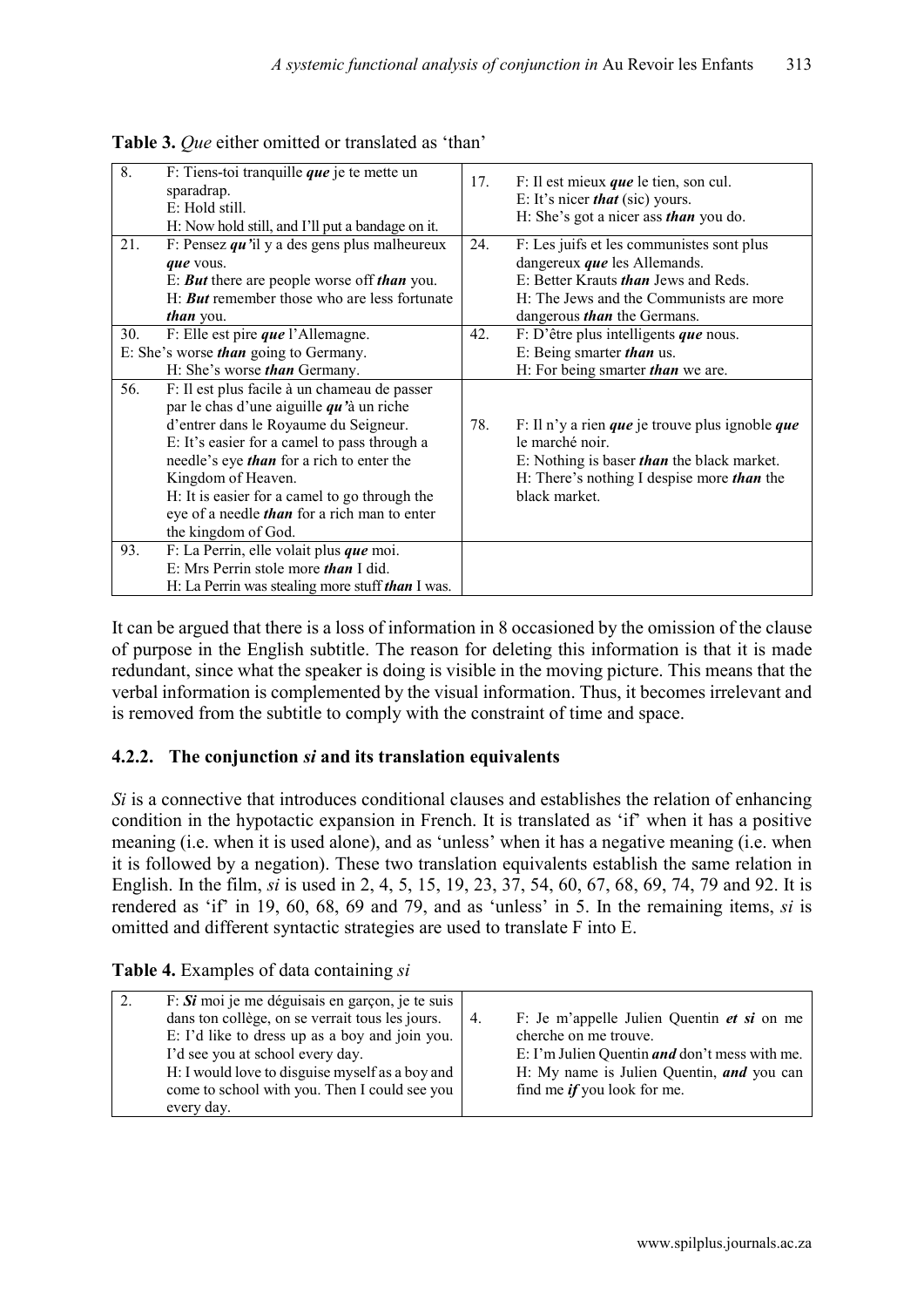| 15. | $F: Si$ je pouvais me trouver un autre boulot.<br>E: I wish I had another job.<br>H: If only I could find another job                                                                                               | 23. | F: Si on n'avait pas Pétain, on serait dans la<br>merde.<br>E: We need him to get along with the Krauts.<br>H: If we didn't have Pétain, we'd be in really<br>deep shit.                                                                   |
|-----|---------------------------------------------------------------------------------------------------------------------------------------------------------------------------------------------------------------------|-----|--------------------------------------------------------------------------------------------------------------------------------------------------------------------------------------------------------------------------------------------|
| 37. | $F: Si$ je te disais, tu saurais pas où c'est.<br>E: The place wouldn't mean anything to you.<br>H: If I told you, you wouldn't know where it<br>was.                                                               | 54. | F: Bonnet, si vous ne vous couchez pas tout<br>de suite, je vous renvoie en étude.<br>E: Bonnet, go right to bed or I'll report you.<br>H: Bonnet, <i>if</i> you don't get into bed this very<br>instant, I'm going to send you back down. |
| 67. | $F: Si$ je veux, je peux faire révoquer votre<br>licence.<br>E: I can have your license revoked!<br>H: I can have your license revoked.                                                                             | 74. | $F: Si$ je rentrais avec vous à Paris, papa ne le<br>saurait pas.<br>E: Can I come to Paris with you? Dad won't<br>know.<br>H: <i>What if</i> I went back to Paris with you?<br>Papa wouldn't have to know.                                |
| 92. | F: $Si$ j'avais pas fait d'affaires avec vous, il<br>m'aurait jamais foutu à la porte.<br>E: I got fired for doing business with you.<br>H: If I hadn't done business with you guys, I<br>wouldn't have been fired. |     |                                                                                                                                                                                                                                            |

In 2, the *si*-clause is turned into a clause simplex and coordinates with the appositive clause, while the main clause is turned into a clause simplex. In 4, the *si*-clause and its main clause are combined and replaced with an imperative clause. This is then joined to the preceding clause simplex. In 15, the projecting clause 'I wish' is used in replacement of *si* to introduce the projected clause and to express the speaker's regret at not having another job. In 23, 37 and 92, the *si*-clause and the main clause are combined to form a clause simplex. In 54, the *si*-clause is turned into an imperative clause. This is then joined to the main clause by the alternative conjunction 'or', thereby changing the condition to a face-threatening act (Brown and Levinson 1987:247). In 67, the *si*-clause is simply omitted. Finally, in 74, the *si*-clause is turned into an interrogative one asking for permission, while the main clause is turned into a clause simplex.

Thus, clause deletion, sentence combining, clause replacement, transforming a *si*-clause into an imperative or an interrogative clause, and turning conditional and/or main clauses into clause simplexes are the main syntactic strategies used by the subtitler. The reason for doing so is to reduce the text and accommodate it to the speed of the film plot. However, text reduction is not only syntactic but also lexical and phonological.

From a lexical point of view, the subtitler uses short words or expressions whereas Hollo uses longer expressions. For example, in 2, the verb *déguisais* is rendered as 'to dress up' in E and as 'to disguise myself' in H. Likewise, in 74, the verb *rentrais* is rendered as 'come' in E and as 'went back' in H, and the noun *papa* is rendered as 'Dad' in E and as 'Papa' in H. Finally, in 92, the clause *il m'aurait jamais foutu à la porte* is rendered as 'I got fired' in E, and as 'I wouldn't have been fired' in H.

From a phonological point of view, there is some preference for using contractions since these shorten words and therefore aid in text reduction. For instance, in item 2, 'I'd' appears in E and 'I would/could' in H. Likewise, in item 4, 'I'm' appears in E and 'my name' in H. Thus, using contractions is a phonological strategy that subtitlers use not only to reduce the text but also to give the "flavour" of the spoken language to the subtitles.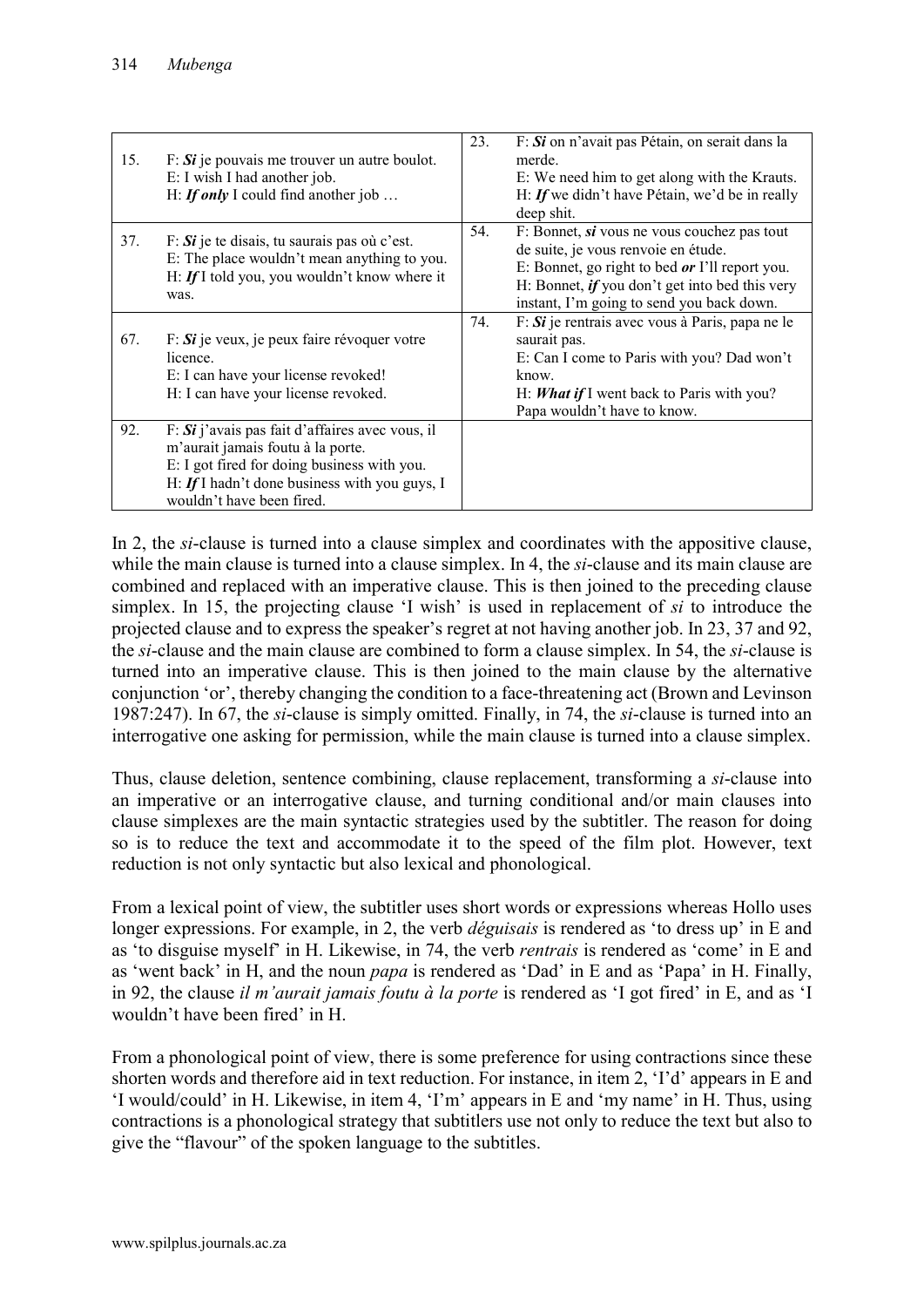## **4.2.3. The conjunction** *quand* **and its translation equivalent**

The conjunction *quand* introduces a subordinate clause of time, and establishes the enhancing relation of time between clauses in the hypotactic expansion in French. The same holds true for its English equivalent 'when'. In the film, *quand* is used in 11, 25, 58 and 84. In these items, *quand* is translated as 'when' in 11, 58 and 84. In 25, *quand* and the clause in which it appears is formulated with the genitive case.

- 25. F: *Les Trois Mousquetaires*. Où t'en es? *Quand* ils jugent Milady.
	- E: *The 3 Musketeers*. Where are you? Milady's trial.
	- H: *The Three Musketeers*. How far have you got? Where they're sitting in judgment of Milady.

Unlike the adverbial clause in the H translation in 25, the genitive case in E has reduced the text to comply with the spatio-temporal constraints. Thus, formulating a subordinate clause with the genitive case is another strategy for text reduction in interlingual subtitling.

#### **4.2.4. The conjunction** *comme* **and its translation equivalent**

*Comme* is a connector that introduces a subordinate clause of comparison and establishes the enhancing relation of manner between clauses in the hypotactic expansion in French. Its translation equivalent 'as' also sets up the same relation in English. In the film, *comme* is translated as 'as' in 20 but is omitted in 58.

- 58. F: *Comme* je comprends la colère de ceux qui n'ont rien, *quand* les riches banquettent avec arrogance.
	- E: I understand the anger of the poor, *when* the rich feast so arrogantly.
	- H: *How well* I understand the anger of those who have nothing, *while* the rich feast so arrogantly.

In this item, not only is *comme* omitted but the pronominal group *ceux qui n'ont rien* also becomes the nominal group 'the poor'. Furthermore, the omission of *comme* has led the subtitler to translate the adverb clause of comparison in F as a main clause in E. Thus, replacing a pronominal group with a nominal one and turning an adverb clause of comparison into a main clause are other syntactic strategies used to reduce the text in interlingual subtitling.

#### **4.2.5. The conjunctions** *parce que***/** *puisque* **and their translation equivalents**

The conjunctions *parce que* and *puisque* are two connectives which introduce subordinate clauses of cause and establish the enhancing relation of cause between clauses in the hypotactic expansion in French. Apart from their difference in spelling, they have similar meanings (Dubois and Lagane 1973:192) and are translated as 'because' and 'since', both of which establish the enhancing relation of cause and reason in the hypotactic expansion in English. In the film, *parce que* is used in 29, 52, 53, 55 and 88, and *puisque* in 39 only. *Parce que* is translated as 'because' in 52, 53 and 88, whereas its counterpart *puisque* is rendered as 'since'. In the remaining items, *parce que* is omitted in 29, and in 55 it is replaced with 'so'.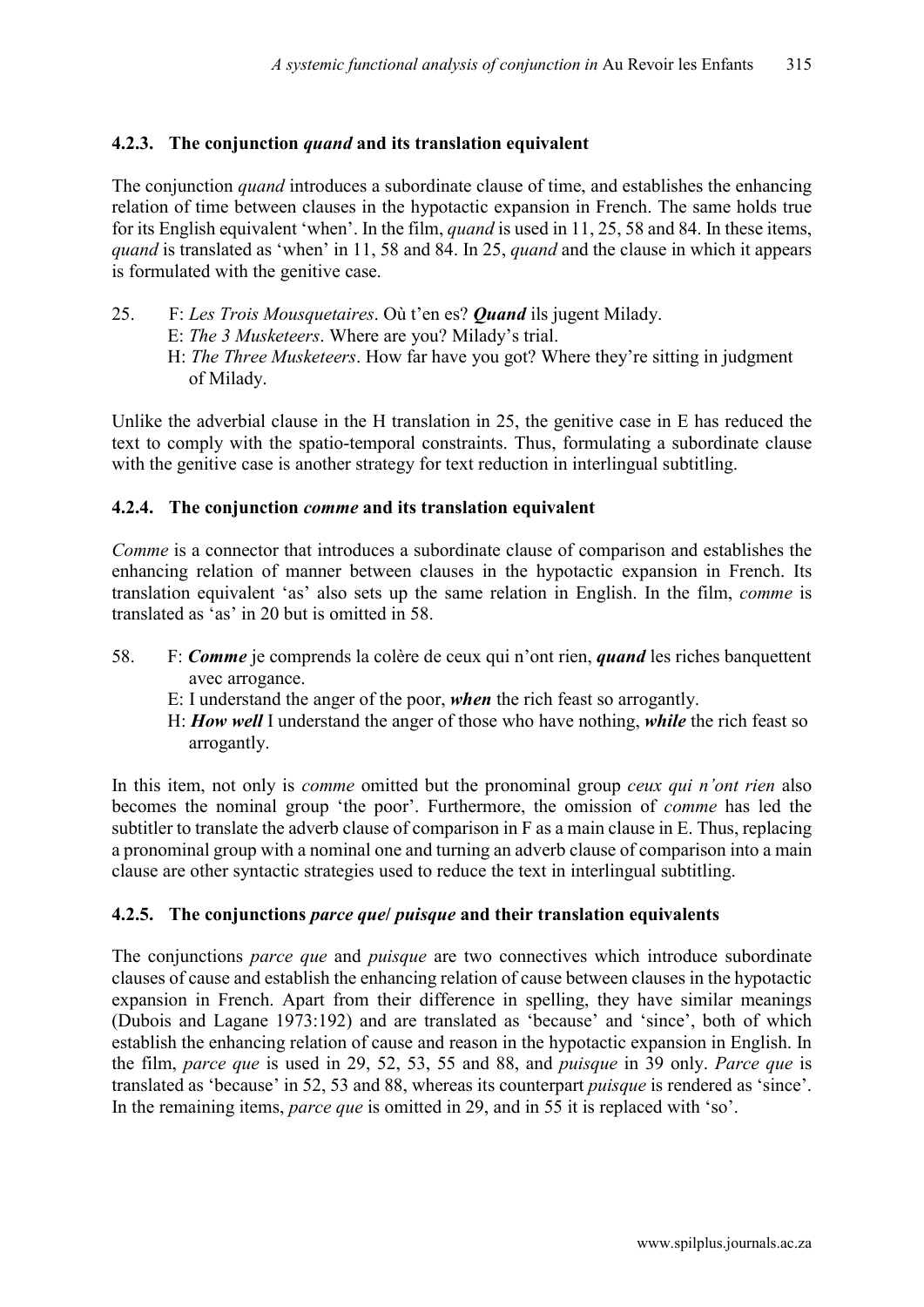- 29. F: Les types qui se cachent *parce qu'*ils ne veulent pas aller faire leur travail obligatoire en Allemagne.
	- E: Guys avoiding forced labor in Germany.
	- H: Guys who hide out *because* they don't want to go do their forced labor in Germany.
- 55. F: *Parce qu'*on vous a donné beaucoup, il vous sera beaucoup demandé.
	- E: You've been given much, *so*, much will be asked of you.
	- H: *Because* much has been given to you, much will be asked of you.

In 29, the omission of *parce que* is also accompanied by the omission of the relative clause *qui se cachent*; the latter has been replaced with the present participle 'avoiding', and the subordinate clause of cause has been replaced with a nominal group to reduce the text in E. In contrast, *parce que* is omitted from E in 55 and replaced with the consequential connector 'so', thus changing the enhancing relation of cause to that of consequence. This replacement of *parce que* with 'so' is accompanied by a change in the thematic structure of the causal clause in the sense that the Indirect Object Complement *vous* in F becomes the topical Theme 'you' in E. Thus, the subtitler uses these syntactic transformations as strategies to reduce the text, while the H translations are closer to the ST. At this stage, the question is: What can be learned from this systemic functional analysis of conjunction in *Au Revoir les Enfants*?

## **5. Concluding remarks and recommendations for further research**

In an attempt to answer the question concluding the previous section, it may be said that this analysis is important for various reasons. The first and most important reason is to confirm the initial hypothesis that some conjunctions are omitted in the translation of the film from French into English because of the effects of time and space constraints as well as the principle of relevance imposed on the subtitles. This paper provides sufficient evidence in this respect. The analysis detailed in this paper involved four types of coordinators (i.e. *et*, *mais*, *car* and *donc*) which occur at the clause level, and five types of subordinators (i.e. *que*, *si*, *quand*, *comme* and *parce que*/ *puisque*) which occur at the clause-complex level. The findings reveal that these coordinators and subordinators are subject to omission in the subtitles in order to comply with the spatio-temporal constraints and the relevance principle.

Concerning the coordinators, all except *donc* have been omitted in some contexts in the subtitles. The conjunction *et* has a higher percentage of omission than the conjunctions *mais* and *car*. Regarding the subordinators, all except *puisque* have been omitted in some contexts in the subtitles, which is understandable since *puisque* was used only once in the film. The conjunction *que* in the "that"-clause has a higher percentage of omission than other subordinators and the highest percentage of omission of all the conjunctions in the film. These omissions are characterised by a wide range of transformations in the TT and thus lend full support to Chaume's (2004) hypothesis that discourse markers are omitted in audiovisual translation. Table 5 shows the statistics for the omission of the different conjunctions.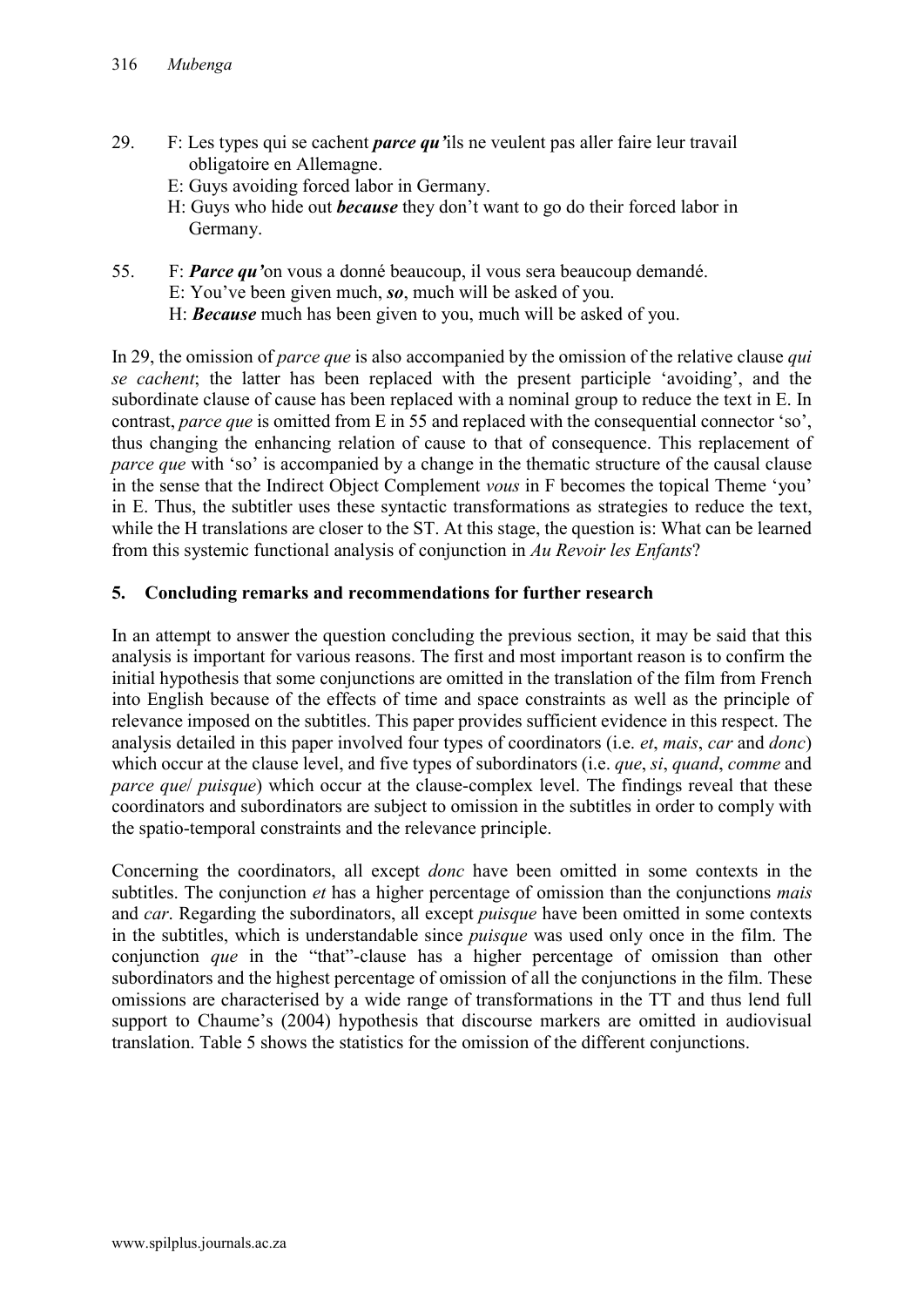| <b>Conjunction type</b>                        | Total number of use | <b>Total number of</b><br>omissions | Percentage of omission % |
|------------------------------------------------|---------------------|-------------------------------------|--------------------------|
| $Et =$ and                                     | 15                  | 6                                   | 6.38                     |
| $Mais = but/although$                          | 6                   | $\overline{2}$                      | 2.12                     |
| Car (not translated)                           | $\overline{2}$      | $\overline{2}$                      | 2.12                     |
| $Donc =$ therefore                             | 1                   | $\mathbf{0}$                        | $\theta$                 |
| $Que = that$<br>("that"-clause)                | 42                  | 40                                  | 42.55                    |
| $Que = \text{than (clause)}$<br>of comparison) | 8                   | $\theta$                            | $\theta$                 |
| $Que = that$<br>(clause of purpose)            | 1                   | 1                                   | 1.06                     |
| $Si = if/unless$                               | 15                  | 9                                   | 9.57                     |
| $Quand = when$                                 | $\overline{4}$      | 1                                   | 1.06                     |
| $Comme = as$                                   | $\overline{2}$      | 1                                   | 1.06                     |
| Parce que $=$<br>because                       | 5                   | $\overline{2}$                      | 2.12                     |
| $Puisque = since$                              | 1                   | $\theta$                            | $\theta$                 |

**Table 5.** Statistics for the omission of conjunctions

The second important reason for conducting this analysis is that it allows for the establishment of the system of French and English conjunctions in the film. The system of French conjunctions is summarised in Figure 9 and that of English conjunctions appears in Figure 10.

The systems in these figures consist only of those conjunctions found in the film. The barred zero  $\emptyset$  indicates that the conjunction is not found in the ST or is omitted in the TT. These systems may thus serve as taxonomies of the conjunctions in the film. The conjunctions or idiomatic expressions used in the H translations are not included in these taxonomies.



**Figure 9.** The system of French conjunctions in *Au Revoir les Enfants*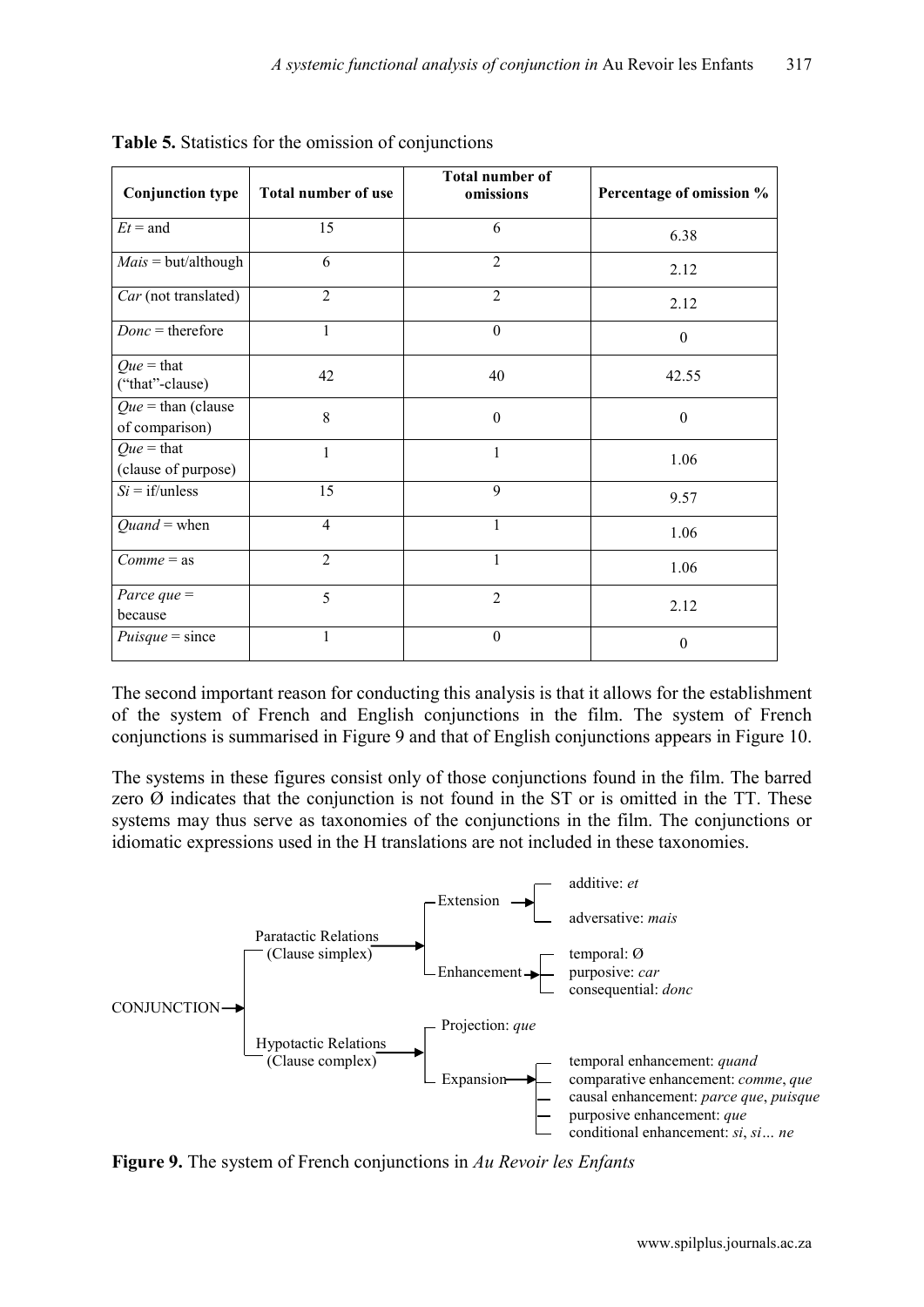

**Figure 10.** The system of English conjunctions in *Au Revoir les Enfants*

The third related reason for conducting this analysis is that the omission of conjunctions in the subtitles is accompanied by shifts and/or transformations at the lexical, phonological and syntactic levels. These shifts and transformations have allowed for the determination of a wide range of strategies used by the subtitler. The following twelve strategies seem to be the most striking ones, and could well be applied when teaching students interlingual subtitling:

- (i) Deleting elliptical clauses and some adverbs;
- (ii) Changing a compound clause to a clause simplex and a nominal/prepositional group;
- (iii) Changing a compound clause into juxtaposed clauses;
- (iv) Changing a prepositional group into a clause simplex;
- (v) Changing a pronominal group into a subordinate clause or a nominal group;
- (vi) Changing a relative clause into the present participle and a subordinate clause to the genitive case;
- (vii) Formulating an *if*-clause as *I wish* plus a projected clause;
- (viii) Replacing a conjunction with another one;
- (ix) Replacing an indefinite article with the definite one;
- (x) Replacing the topical Theme with another one;
- (xi) Using contractions rather than full forms, and
- (xii) Using short informal words and/or expressions

The above strategies are not exhaustive, nor are they intended to be complete; they are used here only for illustrative purposes. Further research, however, needs to be conducted to establish their status and the impact of the omission of conjunctions in interlingual subtitling.

The final reason for conducting this analysis is that the systemic functional analysis of conjunction in the film, the taxonomy of conjunctions and the discovery of lexical, phonological and syntactic strategies have pedagogical implications for subtitler training. Subtitlers are likely to do their job well if they are well-trained. The systemic functional analysis of conjunction demonstrates both the paratactic and the hypotactic relations that conjunctions establish within clauses. Knowledge or mastery of these relations is a prerequisite for using conjunctions effectively and efficiently in translation as an act of communication.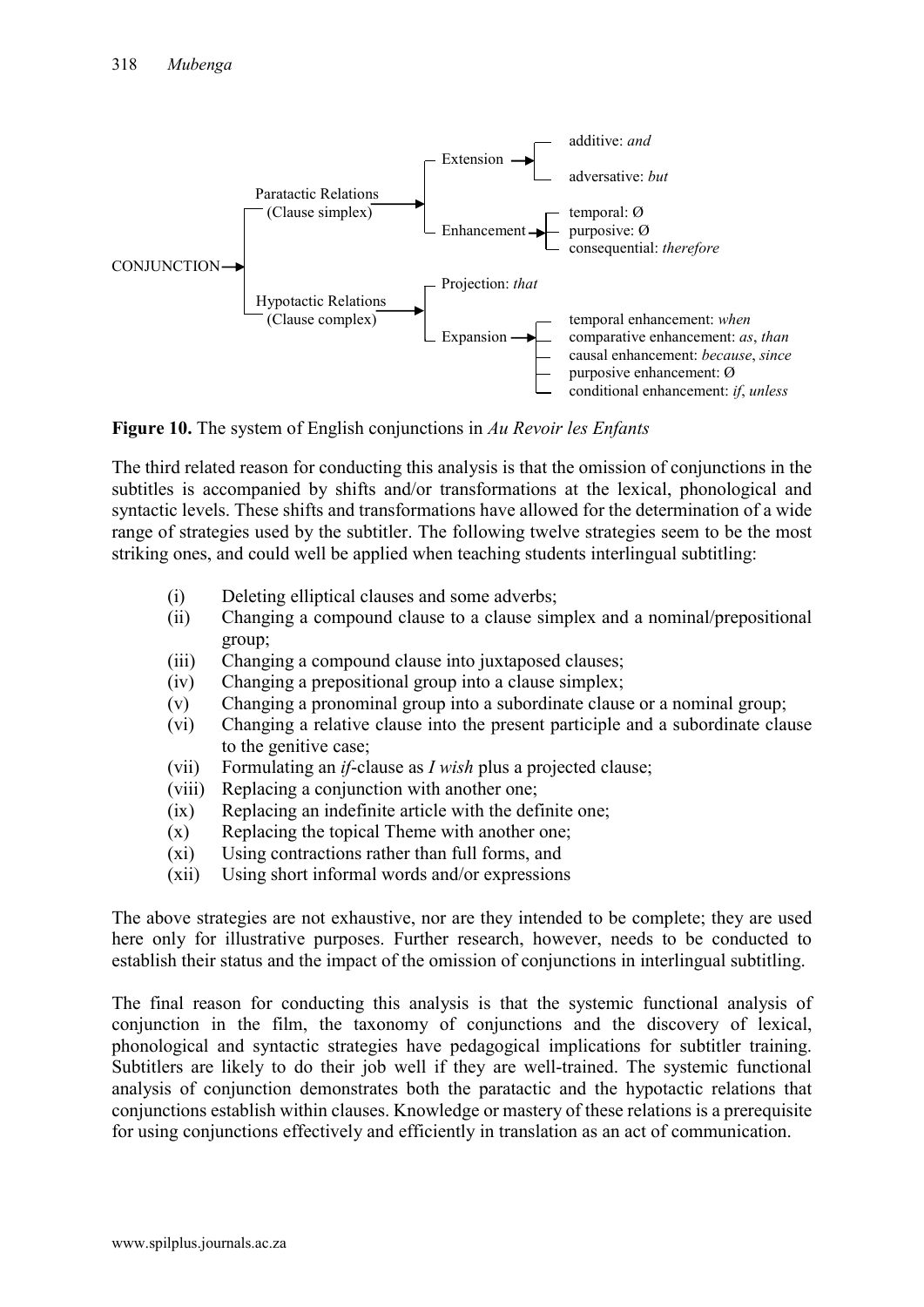The taxonomy of conjunctions is important as an aspect of language awareness in the source language and the target language. As such, it contributes greatly to developing the subtitler's linguistic and communicative competence as well as his/her contrastive and cultural competence. These types of competence are much needed in translation to know when a given conjunction should be omitted and which syntactic structures and vocabulary should be used instead so as to preserve the meaning of the ST in the TT.

Finally, a set of lexical, phonological and syntactic strategies may well serve as models of subtitling strategies that novice subtitlers have to develop and use when learning to write meaningful subtitles. Training in subtitling should focus on these strategies and may in the process discover others which can facilitate the use of conjunctions in interlingual subtitling. Thus, developing subtitling strategies of this sort should be greatly encouraged and fully implemented in all programmes for subtitler training.

## **References**

Baker, M. 1992. *In other words: A coursebook on translation*. London and New York: Routledge.

Bloor, T. and M. Bloor. 1995. *The functional analysis of English: A Hallidayan approach*. London: Edward Arnold.

Bogucki, L. 2004. The constraint of relevance in subtitling. *The Journal of Specialised Translation* 1: 69-85.

Caffarel, A. 2006. *A systemic functional grammar of French: From grammar to discourse*. London: Continuum.

Cayrou, G., P. Laurent and J. Lods. 1960. *Grammaire française à l'usage des classes de 4<sup>e</sup>, 3<sup>e</sup>, 2e et 1re*. Paris: Librairie Armand Colin.

Chaume, F. 2004. Discourse markers in audiovisual translating. *Meta* 49(4): 843-855.

Chaurand, J. 1987. Connexion et verbe. *Le Français Moderne* 55(3/4): 216-232.

Corblin, F. 1987. Sur la notion de connexion. *Le Français Moderne* 55(3/4): 149-157.

Crombie, W. 1985. *Discourse and language learning: A relational approach to syllabus design*. Oxford: Oxford University Press.

De Beaugrande, R.A. and W.U. Dressler. 1981. *Introduction to text linguistics*. London and New York: Longman.

De Linde, Z. and N. Kay. 1999. *The semiotics of subtitling*. Manchester: St. Jerome.

Dubois, J. and R. Lagane. 1973. *La nouvelle grammaire du français*. Paris: Librairie Larousse.

Ducrot, O. and D. Bourcier. 1980. *Les mots du discours*. Paris: Editions de Minuit.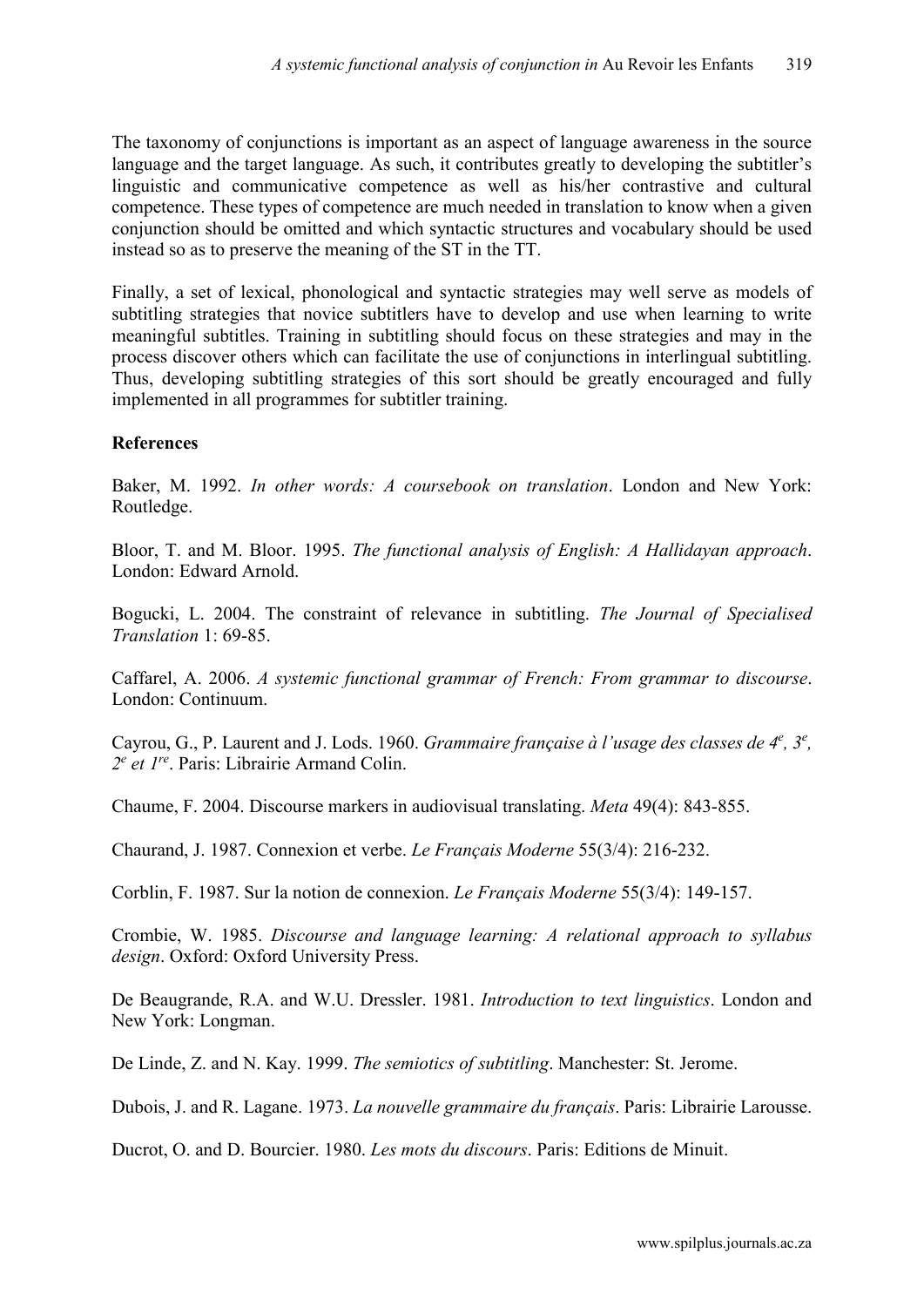Eggins, S. 1994. *An introduction to systemic functional linguistics*. London: Pinter.

Gottlieb, H. 1992. Subtitling – A new university discipline. In C. Dollerup and A. Loddegaard (eds.) *Teaching translation and interpreting: Training, talent and experience*. Amsterdam/Philadelphia: Benjamins. pp. 161-170.

Grevisse, M. 1957. *Précis de grammaire française*. Gembloux: Editions J. Duculot.

Halliday, M.A.K. (revised by C.M.I.M Matthiessen). 1985/2004. *An introduction to functional grammar*. 3rd edition. London: Arnold.

Halliday, M.A.K. and R. Hasan. 1976. *Cohesion in English*. London: Longman.

Hatim, B. and I. Mason. 1990. *Discourse and the translator*. London: Longman.

Huddleston, R. 1984. *Introduction to the grammar of English*. Cambridge: Cambridge University Press.

Leech, G.N. and J. Svartvik. 1975. *A communicative grammar of English*. London: Longman.

Malle, L. 1987. *Au revoir, les enfants*. Paris cedex: Editions Gallimard (Collection Folio).

Malle, L. 1989. *Au revoir les enfants* (videocassette, 103 minutes). New York: Orion Home Video.

Malle, L. and A. Hollo (transl.) 1988. *Au revoir les enfants: A screenplay by Louis Malle*. New York: Grove Press.

Martin, J.R. 1981. Conjunction and continuity in Tagalog. In M.A.K. Halliday and J.R. Martin (eds.) *Readings in systemic linguistics*. London: Batsford Academic and Educational. pp. 310- 336.

Price, G. 2003. *A comprehensive French grammar*. Malden, MA: Blackwell.

Quirk, R., S. Greenbaum, G. Leech and J. Svartvik. 1972. *A grammar of contemporary English*. London: Longman.

Schiffrin, D. 1987. *Discourse markers*. Cambridge: Cambridge University Press.

Tesnière, L. 1959. *Eléments de syntaxe structurelle*. Paris: Klincksieck.

Thompson, G. 2004. *Introducing functional grammar*. London: Arnold.

Thomson, A.J. and A.V. Martinet. 1986. *A practical English grammar*. Oxford: Oxford University Press.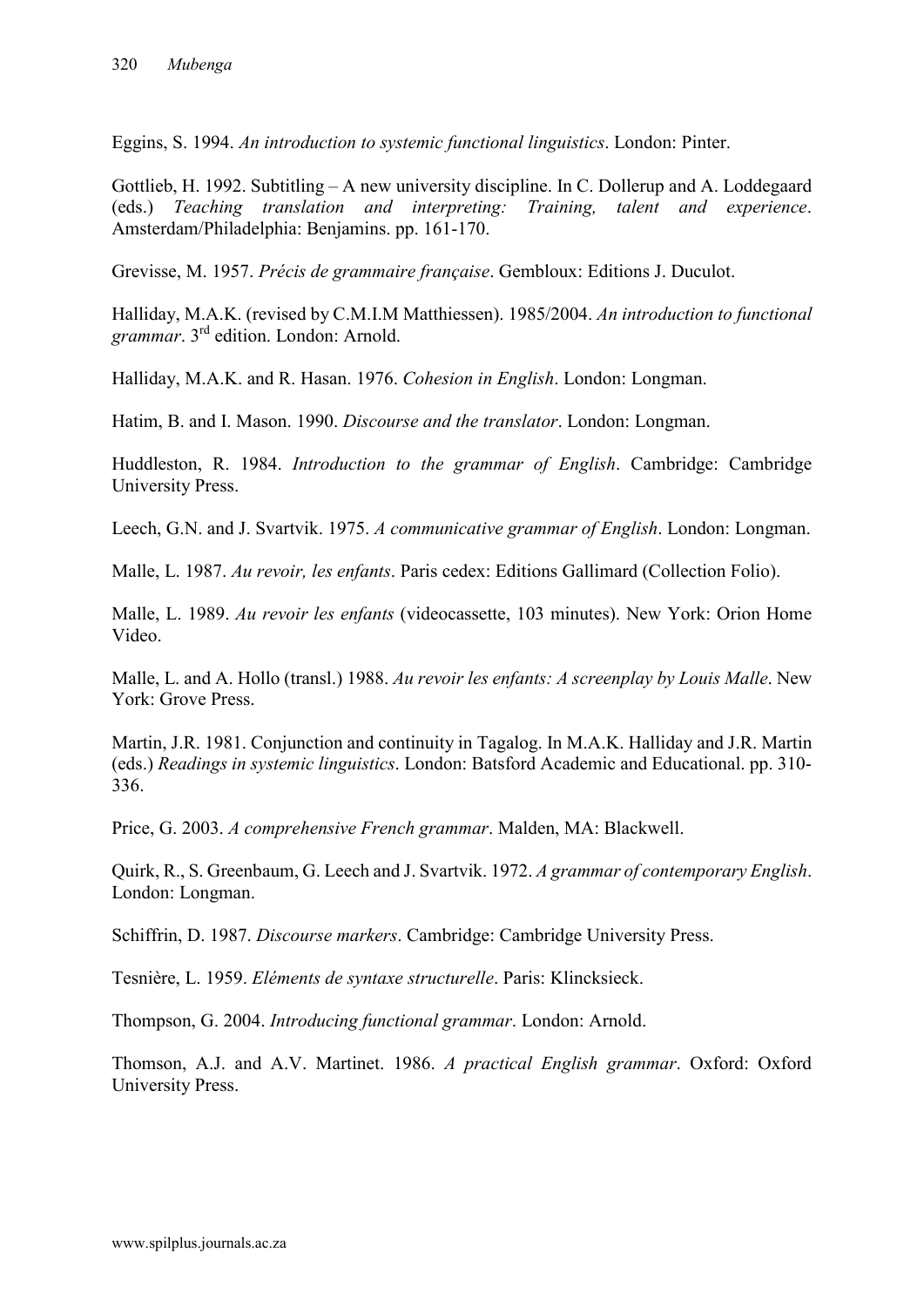# **Appendix: Corpus of French utterances and English subtitles**

| 1.<br>3. | F: Vous savez très bien que ça ne va pas passer<br>vite.<br>E: You know it won't.<br>H: You know very well <i>that</i> it won't go fast.<br>F: Tu sais que je ne peux pas te garder à Paris<br>avec moi.<br>E: You know you can't stay in Paris with me.<br>H: Not translated.                                                                                                                                                                                                                                                                                                         | 2.<br>4. | $F: S\mathbf{i}$ moi je me déguisais en garçon, je te suis dans<br>ton collège, on se verrait tous les jours.<br>E: I'd like to dress up as a boy and join you.<br>I'd see you at school every day.<br>H: I would love to disguise myself as a boy and<br>come to school with you. Then I could see you<br>every day.<br>F: Je m'appelle Julien Quentin et si on me<br>cherche on me trouve.<br>E: I'm Julien Quentin <i>and</i> don't mess with me.<br>H: My name is Julien Quentin, and you can<br>find me <i>if</i> you look for me. |
|----------|----------------------------------------------------------------------------------------------------------------------------------------------------------------------------------------------------------------------------------------------------------------------------------------------------------------------------------------------------------------------------------------------------------------------------------------------------------------------------------------------------------------------------------------------------------------------------------------|----------|-----------------------------------------------------------------------------------------------------------------------------------------------------------------------------------------------------------------------------------------------------------------------------------------------------------------------------------------------------------------------------------------------------------------------------------------------------------------------------------------------------------------------------------------|
| 5.       | F: Si vous ne mangez la chair du Fils de<br>l'homme et ne buvez son sang, vous n'avez<br>pas de vie en vous.<br>E: Unless you eat the flesh of the Son of Man and<br>drink his blood, you have no life in you.<br>H: , <i>unless</i> you eat the flesh of the Son of<br>Man <i>and</i> drink his blood, you will have no life<br>in you.                                                                                                                                                                                                                                               | 6.       | F: Qui mange ma chair et boit mon sang a la<br>vie éternelle, car ma chair est vraiment une<br>nourriture et mon sang une boisson.<br>$E:$ He<br>who eats my flesh <i>and</i> drinks my blood has<br>eternal life. My flesh is the real food and my<br>blood the real drink<br>H: He who eats my flesh <i>and</i> drinks my blood<br>has eternal life <i>and</i> I will raise him up at the<br>last day. For my flesh is food indeed and my<br>blood is drink indeed.                                                                   |
| 7.       | F: Allah est Dieu et Mahomet est son prophète.<br>E: Allah is God. Mohammed is His prophet.<br>H: Allah iss (sic) God, and Mahomet iss (sic)<br>his prophet.                                                                                                                                                                                                                                                                                                                                                                                                                           | 8.       | F: Tiens-toi tranquille que je te mette un<br>sparadrap.<br>E: Hold still.<br>H: Now hold still, and I'll put a bandage on it.                                                                                                                                                                                                                                                                                                                                                                                                          |
| 9.       | F: Je rappelle à ceux qui ont des provisions<br>personnelles $qu$ 'ils doivent les partager avec<br>leurs camarades.<br>E: I remind those with food from home that<br>they must share it.<br>H: I would like to remind those who have<br>personal provisions to share them with their<br>fellow students.                                                                                                                                                                                                                                                                              | 10.      | F: Il faut que je mange. Je fais de l'anémie.<br>E: I must eat. I'm anemic.<br>H: I have to eat that stuff. I'm anemic.                                                                                                                                                                                                                                                                                                                                                                                                                 |
| 11.      | F: Saint Siméon Stylites avait treize ans et<br>gardait les moutons de son père quand il<br>entendit ce verset de l'Evangile: « Malheur à<br>vous qui riez à présent car le jour viendra ou<br>vous pleurerez. »<br>E: St. Simeon Stylites was 13 and tending his<br>father's sheep when he heard this verse from<br>the Bible: "Woe to you who laugh now."<br>H: "Saint Simeon the Stylite was thirteen years<br>old, herding his father's sheep when he heard<br>this verse from the Gospel: 'Woe unto you<br>who are laughing now, for the day shall come<br>when you shall weep.'" | 12.      | F: Il quitta ses parents, devint ermite et vécut<br>trente années sur une colonne.<br>E: He left home to be a hermit and lived $30$<br>years atop a column.<br>H: He left his parents, became a hermit, and<br>lived for thirty years on top of a column.                                                                                                                                                                                                                                                                               |
| 13.      | F: Le type, il dit que c'est très rare.<br>E: It's very rare.<br>H: The guy said it's very rare.                                                                                                                                                                                                                                                                                                                                                                                                                                                                                       | 14.      | F: Je crois que je vais garder ma confiture.<br>E: I'll keep my jam.<br>H: But I think I'll keep my preserves.                                                                                                                                                                                                                                                                                                                                                                                                                          |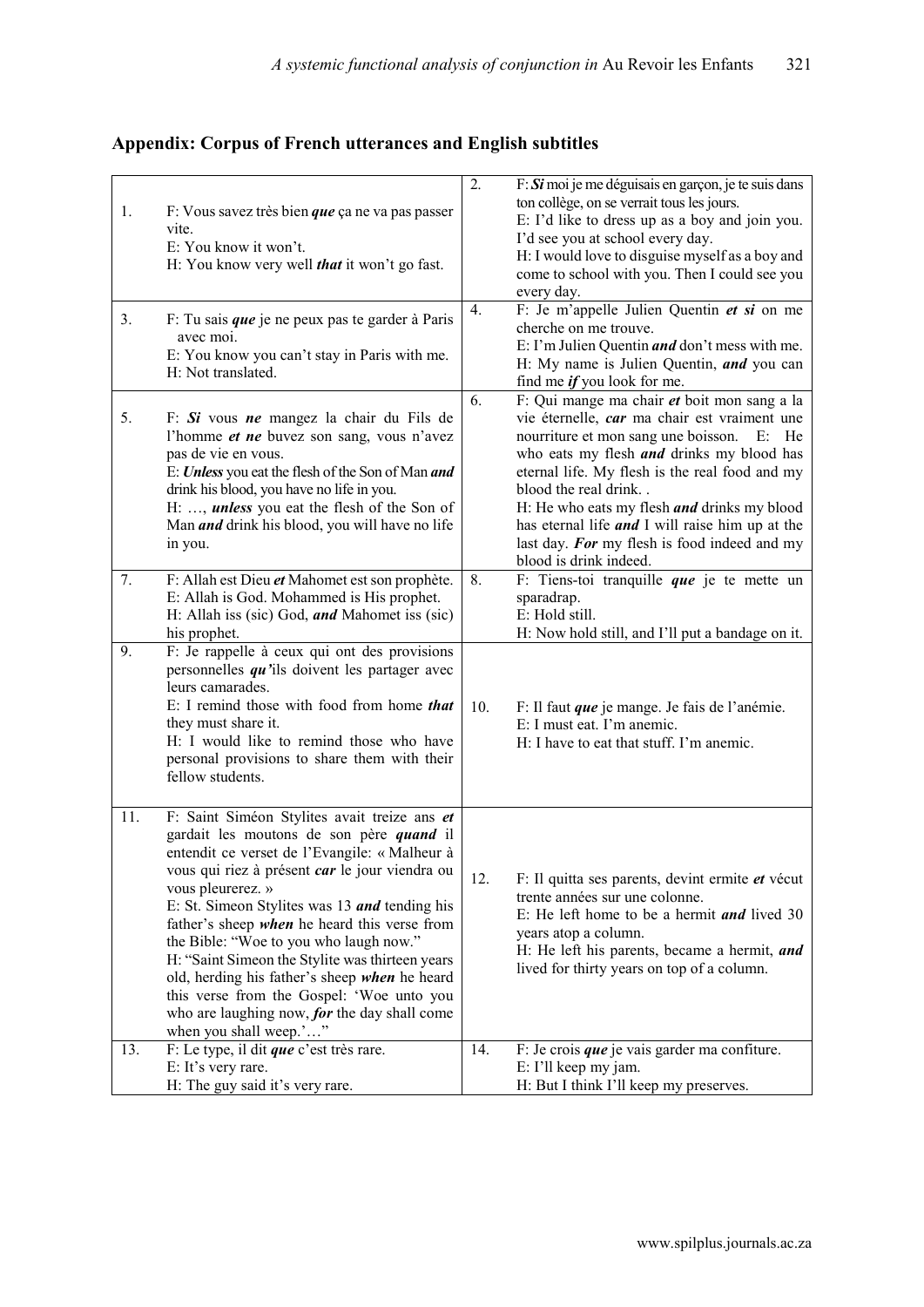|     |                                                                                                                                                                                                                                                                        | 16. | F: On sait que les tangentes à un cercle issues                                                                                                                                                                                                                                                                            |
|-----|------------------------------------------------------------------------------------------------------------------------------------------------------------------------------------------------------------------------------------------------------------------------|-----|----------------------------------------------------------------------------------------------------------------------------------------------------------------------------------------------------------------------------------------------------------------------------------------------------------------------------|
| 15. | $F: S_i$ je pouvais me trouver un autre boulot.<br>E: I wish I had another job.<br>H: If only I could find another job                                                                                                                                                 |     | d'un point sont égales. Donc petit a égale petit<br>a, petit b égale petit b<br>E: Tangents to a circle from a given point are<br>equal. <i>Therefore</i> , A equals a, B equals b<br>H: We know <i>that</i> tangents to a circle, coming<br>from the same point, are equal. <b>Therefore</b> , a<br>equals a, b equals b. |
| 17. | F: Il est mieux <i>que</i> le tien, son cul.<br>E: It's nicer <i>that</i> (sic) yours.<br>H: She's got a nicer ass <i>than</i> you do.                                                                                                                                 | 18. | F: Continuez, continuez, et rentrez-moi un peu<br>les fesses.<br>E: Keep going, <i>and</i> flatten those behinds.<br>H: Not translated.                                                                                                                                                                                    |
| 19. | $F:$ Elle a raison. Si tu arrêtes maintenant, tu le<br>regretteras toute ta vie.<br>E: She's right. If you stop now you'll always<br>regret it.<br>H: She's right to do that. If you stop now,<br>you'll regret it all your life.                                      | 20. | F: Mon petit chéri, comme tu comprends bien,<br>il m'est très difficile de t'écrire.<br>E: My darling, <i>as</i> you know, it's hard for me<br>to write to you.<br>H: My little darling, <i>as</i> you'll understand, it is<br>very hard for me to write to you.                                                           |
| 21. | F: Pensez $qu$ 'il y a des gens plus malheureux<br>que vous.<br>E: But there are people worse off than you.<br>H: <b>But</b> remember those who are less fortunate<br><i>than</i> you.                                                                                 | 22. | F: Vous avez dit à votre mère que vous vouliez<br>rentrer dans les ordres?<br>E: You told your mother you want to be a<br>priest.<br>H: You told your mother <i>that</i> you would like<br>to take holy orders.                                                                                                            |
| 23. | F: Si on n'avait pas Pétain, on serait dans la<br>merde.<br>E: We need him to get along with the Krauts.<br>H: If we didn't have Pétain, we'd be in really<br>deep shit.                                                                                               | 24. | F: Les juifs et les communistes sont plus<br>dangereux $que$ les Allemands.<br>E: Better Krauts <i>than</i> Jews and Reds.<br>H: The Jews and the Communists are more<br>dangerous <i>than</i> the Germans.                                                                                                                |
| 25. | F: Les Trois Mousquetaires. Où t'en es?<br><b>Quand</b> ils jugent Milady.<br>E: The 3 Musketeers. Where are you? Milady's<br>trial.<br>H: The Three Musketeers. How far have you<br>got? Where they're sitting in judgment of<br>Milady.                              | 26. | F: Messieurs, je vous rappelle que nous<br>n'avons pas beaucoup de temps.<br>E: Remember, we haven't much time.<br>H: Not translated.                                                                                                                                                                                      |
| 27. | $F:$ Je crois que si.<br>E: How do you know?<br>H: It sure is.                                                                                                                                                                                                         | 28. | F: On leur a dit $qu$ 'il y avait des réfractaires au<br>collège.<br>E: They heard there were shirkers here.<br>H: They've heard <i>that</i> there are some draft<br>dodgers at this school.                                                                                                                               |
| 29. | F: Les types qui se cachent <i>parce qu'ils</i> ne<br>veulent pas aller faire leur travail obligatoire<br>en Allemagne.<br>E: Guys avoiding forced labor in Germany.<br>H: Guys who hide out <b>because</b> they don't want to<br>go do their forced labor in Germany. | 30. | F: Elle est pire <i>que</i> l'Allemagne.<br>E: She's worse <i>than</i> going to Germany.<br>H: She's worse <i>than</i> Germany.                                                                                                                                                                                            |
| 31. | F: Quentin, treize. C'est intelligent mais un<br>tantinet prétentieux.<br>E: Quentin it's intelligent but a bit<br>pretentious.<br>H: Quentin, thirteen. This is intelligent, but a<br>bit pretentious.                                                                | 32. | F: Ciron, douze. Où êtes-vous allé chercher $qu$ 'il<br>y a des péniches au milieu de la Beauce?<br>E: Ciron B. Where did you find barges in<br>wheat fields?<br>H: Ciron, twelve. Where did you discover<br>barges in the middle of Beauce?                                                                               |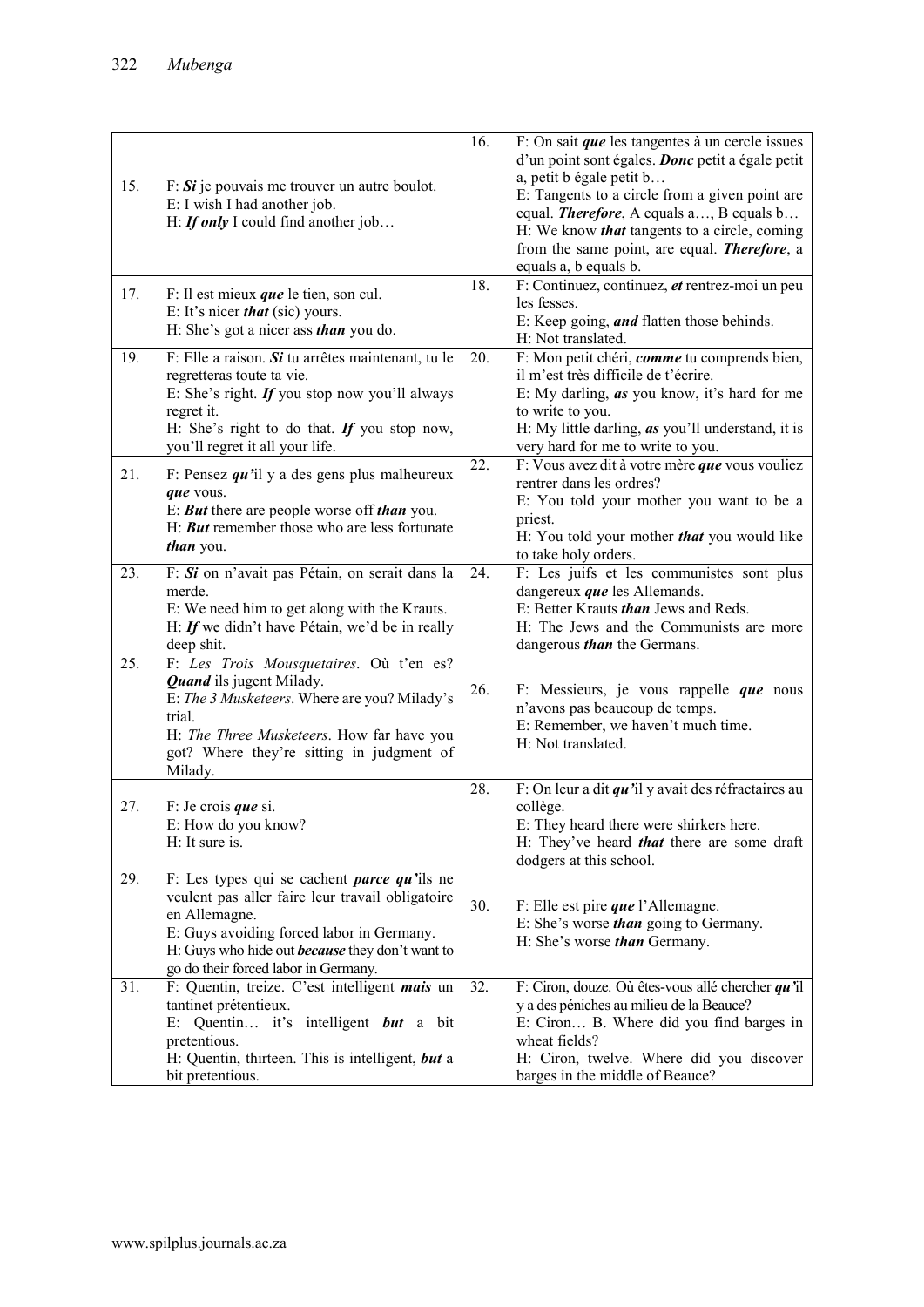| 33. | F: Demande au petit con. Je suis sûr $qu$ 'il lui<br>reste du sucre.<br>E: I bet the little jerk has sugar.<br>H: Ask the little shit, I'm sure he's still got<br>some sugar.                                                                                                       | 34. | F: Il est vraiment temps <i>que</i> cette guerre se<br>termine.<br>E: It's time the war ended.<br>H: It really is time for this war to be over.                                                                                     |
|-----|-------------------------------------------------------------------------------------------------------------------------------------------------------------------------------------------------------------------------------------------------------------------------------------|-----|-------------------------------------------------------------------------------------------------------------------------------------------------------------------------------------------------------------------------------------|
| 35. | F: Je m'en réjouis déjà et te serre sur mon<br>cœur.<br>E: I can't wait. Hugs and kisses.<br>H: I'm already rejoicing at the prospect of<br>hugging you to my heart.                                                                                                                | 36. | $F:$ Oui, <i>mais</i> , c'est le plus intelligent.<br>E: He is the smartest of the Musketeers.<br>H: Yes, but he's the smartest one.                                                                                                |
| 37. | $F: Si$ je te disais, tu saurais pas où c'est.<br>E: The place wouldn't mean anything to you.<br>H: If I told you, you wouldn't know where it<br>was.                                                                                                                               | 38. | $F: T'$ entends pas <i>que</i> tu fais une fausse note.<br>E: Can't you hear it's wrong?<br>H: You don't hear a wrong note when you hit<br>one?                                                                                     |
| 39. | F: Puisque nous avons l'idée de Dieu, Dieu<br>existe.<br>E: Since we have a notion of God. He must<br>exist.<br>H: God exists <b>because</b> we have the idea of<br>God.                                                                                                            | 40. | F: Faut $qu$ 'on aille en instruction religieuse.<br>E: We've got our religion class.<br>H: Time to get some religious instruction.                                                                                                 |
| 41. | F: Je sais, <i>mais</i> c'est quoi exactement?<br>E: I know, but what exactly is a Jew?<br>H: I know that! <b>But</b> what does that really<br>mean?                                                                                                                                | 42. | F: D'être plus intelligents que nous.<br>E: Being smarter than us.<br>H: For being smarter <i>than</i> we are.                                                                                                                      |
| 43. | F: Allez, sois gentil et je te passerai Les Mille<br>et Une Nuits pour t'apprendre à bander.<br>E: Be nice. I'll lend you my "Arabian Nights."<br>You'll get a hard on.<br>H: Come on, do me that favor $-$ I'll let you<br>have The Arabian Nights. They'll give you a<br>hard-on. | 44. | F: Joseph, calme-toi et rentre à la cuisine.<br>E: Calm down <i>and</i> go to the kitchen.<br>H: Calm down now, Joseph, and go back to<br>the kitchen.                                                                              |
| 45. | F: Je suis sûr $qu$ 'il y avait une autre piste à la<br>fourche.<br>E: There must be another trail at the fork.<br>H: We have to get back to crossroads, and fast.                                                                                                                  | 46. | F: Est-ce que tu réalises $qu$ 'il n'y aura plus<br>jamais de 17 janvier 1944?<br>E: Do you realize there'll never be another<br>January 17, 1944?<br>H: Do you realize it'll never again be January<br>17, 1944?                   |
| 47. | F: Si. Ils m'ont attaché à un arbre, mais je me<br>suis déficelé.<br>E: Yes, they tied me to a tree $but I$ got free.<br>H: Well, they did. They tied me to a tree, but I<br>managed to get loose.                                                                                  | 48. | F: Vous croyez que nous l'avons fait exprès?<br>E: Think we did on purpose?<br>H: Do you think we did this on purpose?                                                                                                              |
| 49. | F: Oui, <i>mais</i> , c'est toi le petit chéri.<br>E: You're her pet.<br>H: Yes, but you are her little darling.                                                                                                                                                                    | 50. | F: Il paraît que vous avez vu des sangliers?<br>E: I hear you saw wild boars.<br>H: We heard you saw some wild boar?                                                                                                                |
| 51. | F: Et les allemands, en fait, c'est vrai $qu$ 'ils ont<br>tiré?<br>E: What about the Germans? Did they really<br>fire at you?<br>H: And the Germans? Did they fire at you?                                                                                                          | 52. | F: <i>Parce que</i> c'est du cochon?<br>E: Because it's pork?<br>H: <b>Because</b> it's made out of pork?                                                                                                                           |
| 53. | F: Parce que tu t'appelles Kippelstein, pas<br>Bonnet.<br>E: Because you're Kippelstein, not Bonnet.<br>H: Because your name is Kippelstein, not<br>Bonnet.                                                                                                                         | 54. | F: Bonnet, si vous ne vous couchez pas tout de<br>suite, je vous renvoie en étude.<br>E: Bonnet, go right to bed or I'll report you.<br>H: Bonnet, if you don't get into bed this very<br>instant, I'm going to send you back down. |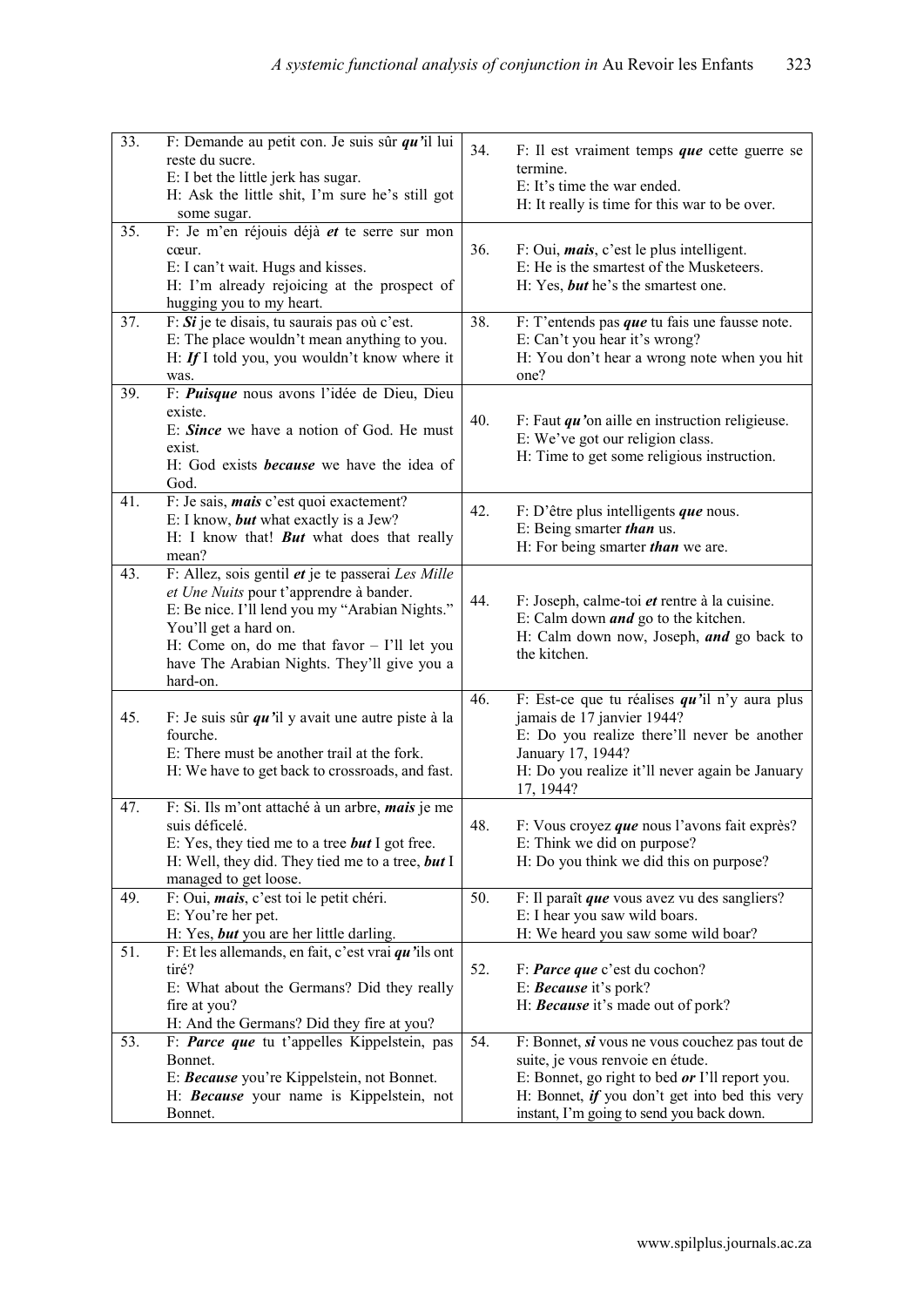| 55.<br>57. | F: Parce qu'on vous a donné beaucoup, il vous<br>sera beaucoup demandé.<br>E: You've been given much, $so$ , much will be<br>asked of you.<br>H: Because much has been given to you, much<br>will be asked of you.<br>F: Les richesses matérielles corrompent les<br>âmes et dessèchent les cœurs.<br>E: Worldly wealth corrupts souls <i>and</i> withers<br>hearts.<br>H: Material riches corrupt souls and desiccate<br>hearts. | 56.<br>58. | F: Il est plus facile à un chameau de passer par<br>le chas d'une aiguille $qu$ 'à un riche d'entrer<br>dans le Royaume du Seigneur.<br>E: It's easier for a camel to pass through a<br>needle's eye than for a rich to enter the<br>Kingdom of Heaven.<br>H: It is easier for a camel to go through the eye<br>of a needle <i>than</i> for a rich man to enter the<br>kingdom of God.<br>F: Comme je comprends la colère de ceux qui<br>n'ont rien, <i>quand</i> les riches banquettent avec<br>arrogance.<br>E: I understand the anger of the poor, when the<br>rich feast so arrogantly.<br>H: How well I understand the anger of those<br>who have nothing, while the rich feast so<br>arrogantly. |
|------------|-----------------------------------------------------------------------------------------------------------------------------------------------------------------------------------------------------------------------------------------------------------------------------------------------------------------------------------------------------------------------------------------------------------------------------------|------------|--------------------------------------------------------------------------------------------------------------------------------------------------------------------------------------------------------------------------------------------------------------------------------------------------------------------------------------------------------------------------------------------------------------------------------------------------------------------------------------------------------------------------------------------------------------------------------------------------------------------------------------------------------------------------------------------------------|
| 59.        | F: Je n'ai pas voulu vous choquer, mais<br>seulement vous rappeler que le premier devoir<br>d'un chrétien est la charité.<br>E: Don't be shocked. I only meant that charity<br>is a Christian's first duty.<br>H: I have not wanted to shock you but only<br>remind you <i>that</i> charity is the first duty of a<br>Christian.                                                                                                  | 60.        | $F: Si$ ton ennemi a faim, donne-lui à manger.<br>S'il a soif, donne-lui à boire.<br>E: If thine enemy hunger, feed him. If he<br>thirst, give him drink.<br>H: If your enemy is hungry, give him food. If<br>he is thirsty, give him drink.                                                                                                                                                                                                                                                                                                                                                                                                                                                           |
| 61.        | F: Il faut <i>que</i> je travaille un peu.<br>E: I still need to practice.<br>H: Not translated.                                                                                                                                                                                                                                                                                                                                  | 62.        | F: Il y a longtemps que nous n'avons pas eu de<br>poisson, madame.<br>E: We haven't had any fish for ages.<br>H: We haven't had any fish for a long time,<br>madam.                                                                                                                                                                                                                                                                                                                                                                                                                                                                                                                                    |
| 63.        | F: Je croyais $qu$ 'ils étaient tous au front russe.<br>E: Aren't they all on the Russian front?<br>H: I thought they were all at the Russian front.                                                                                                                                                                                                                                                                              | 64.        | F: Et papa, au fait? Il avait dit $qu$ 'il viendrait.<br>E: What about Dad? He said he'd come.<br>H: What about Papa? He said he would be<br>here.                                                                                                                                                                                                                                                                                                                                                                                                                                                                                                                                                     |
| 65.        | F: Je parie que vous êtes lyonnais.<br>E: I bet you're from Lyon.<br>H: I assume you're from Lyon.                                                                                                                                                                                                                                                                                                                                | 66.        | F: Tous les Gillet sont de Lyon et ils fabriquent<br>tous de la soie.<br>E: Gillet is a Lyon name, in the silk trade.<br>H: All the Gillets are from Lyon, and they<br>manufacture all the silk.                                                                                                                                                                                                                                                                                                                                                                                                                                                                                                       |
| 67.        | F: $Si$ je veux, je peux faire révoquer votre<br>licence.<br>E: I can have your license revoked!<br>H: I can have your license revoked.                                                                                                                                                                                                                                                                                           | 68.        | F: Les Reinach sont très catholiques. $S'$ ils<br>vous entendez!<br>E: The Reinachs are devout Catholics! If they<br>heard you!<br>H: The Reinachs are <i>very</i> Catholic. If they<br>could hear you!                                                                                                                                                                                                                                                                                                                                                                                                                                                                                                |
| 69.        | F: Qu'est-ce que vous diriez $si$ je partais au<br>maquis?<br>E: <i>What if</i> I joined the Resistance?<br>H: What would you say $if I$ joined the<br>underground?                                                                                                                                                                                                                                                               | 70.        | F: Julien vous a dit $qu$ 'il voulait être babasse?<br>E: Julien wants to become a monkey.<br>H: Has Julien told you he wants to become a<br>babasse?                                                                                                                                                                                                                                                                                                                                                                                                                                                                                                                                                  |
| 71.        | F: Mon petit Julien, tu es bien sûr que tu veux<br>être prêtre?<br>E: Julien, sure you want to become a priest?<br>H: My dear Julien, are you really sure you<br>want to become a priest?                                                                                                                                                                                                                                         | 72.        | F: J'aurai tellement voulu que tu fasses<br>polytechnique comme ton grand-père.<br>E: But why not engineering like Grandpa?<br>H: But I would so like for you to go to the<br>Polytechnique like your grandfather.                                                                                                                                                                                                                                                                                                                                                                                                                                                                                     |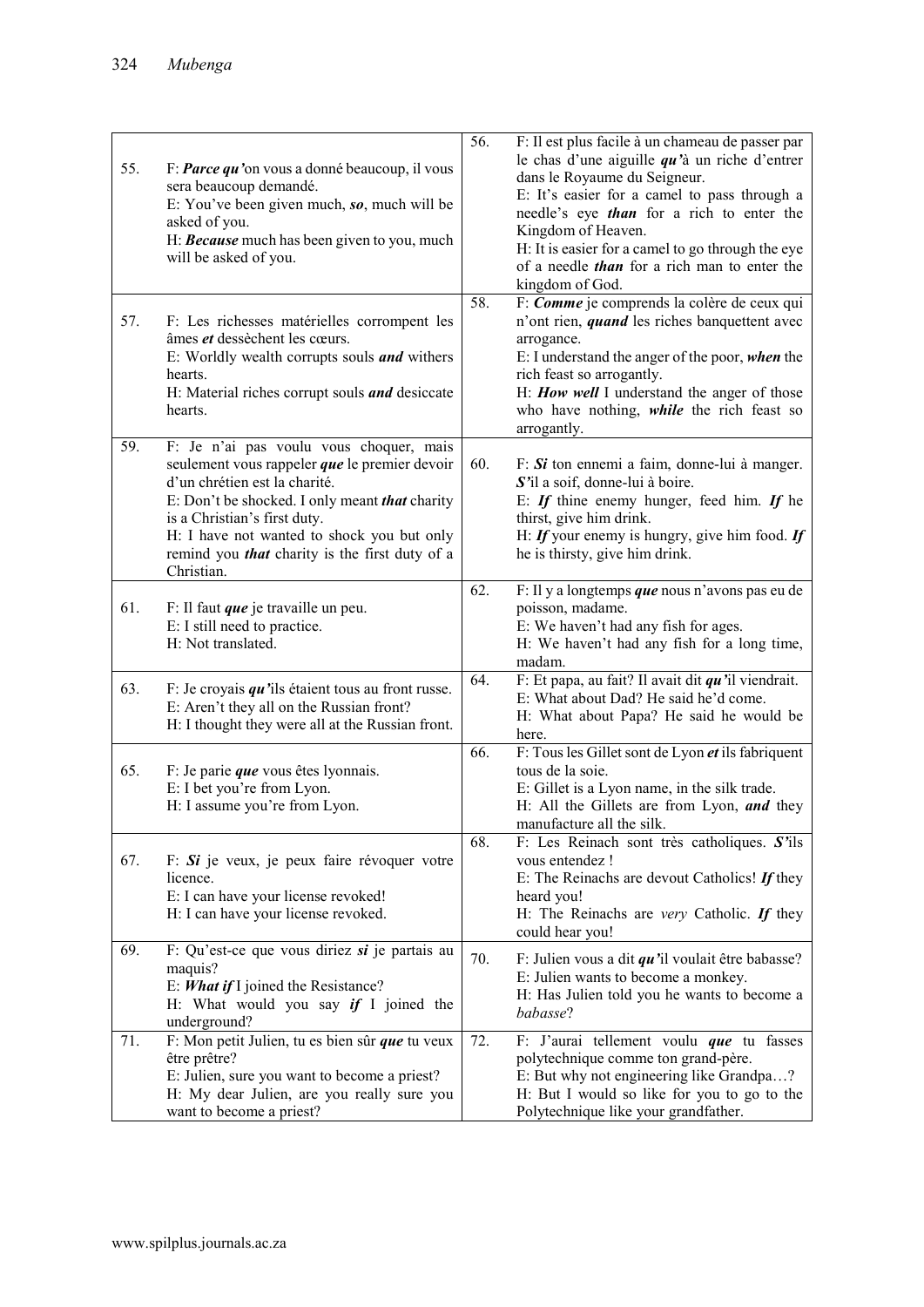| 73. | F: Il tombera amoureux et défroquera.<br>E: He'll give up the Church for a girl.<br>H: He'll fall in love and get defrocked.                                                                                                                                                                                                                                                                     | 74. | F: $Si$ je rentrais avec vous à Paris, papa ne le<br>saurait pas.<br>E: Can I come to Paris with you? Dad won't<br>know.<br>H: What if I went back to Paris with you? Papa<br>wouldn't have to know.                                                 |
|-----|--------------------------------------------------------------------------------------------------------------------------------------------------------------------------------------------------------------------------------------------------------------------------------------------------------------------------------------------------------------------------------------------------|-----|------------------------------------------------------------------------------------------------------------------------------------------------------------------------------------------------------------------------------------------------------|
| 75. | F: J'avais dit à ce crétin $qu$ 'il va se faire<br>piquer.<br>E: I told that idiot he'd get caught.<br>H: I told that cretin he was going to get caught.                                                                                                                                                                                                                                         | 76. | F: Je vous avais dit $qu$ 'il volait.<br>E: I told you he stole.<br>H: I told you he's a thief.                                                                                                                                                      |
| 77. | F: Je ne crois pas $qu$ 'elle soit innocente.<br>E: She may have been in on it.<br>H: I don't think she is innocent.                                                                                                                                                                                                                                                                             | 78. | F: Il n'y a rien que je trouve plus ignoble que<br>le marché noir.<br>E: Nothing is baser than the black market.<br>H: There's nothing I despise more <i>than</i> the<br>black market.                                                               |
| 79. | F: Quentin, si je ne savais pas tous les<br>problèmes que cela poserait à vos parents, je<br>vous mettrais à la porte tout de suite, vous et<br>votre frère.<br>E: If it weren't for your parents, I'd kick you<br>out at once. And your brother.<br>H: Quentin, if I didn't know all the problems<br>this would cause your parents, I'd show you<br>the door this minute, you and your brother. | 80. | F: Je suis obligé de renvoyer Joseph, mais je<br>commets une injustice.<br>E: I have to fire Joseph <i>although</i> it's unfair.<br>H: I have to fire Joseph, <i>but</i> this is an injustice.                                                       |
| 81. | F: Faut $qu$ 'on aille à l'abri.<br>E: We'd better go to the shelter.<br>H: We have to go to the shelter.                                                                                                                                                                                                                                                                                        | 82. | F: Ils ne sauront pas $qu$ 'on est manquants.<br>E: They won't miss us.<br>H: They won't know we're missing.                                                                                                                                         |
| 83. | F: J'espère $qu$ 'ils vont se décider à débarquer,<br>les Américains.<br>E: I hope the Americans land soon.<br>H: I hope the Americans land soon.                                                                                                                                                                                                                                                | 84. | F: Tu vas rester au collège <i>quand</i> la guerre<br>sera finie?<br>E: Will you stay at this school when the war's<br>over?<br>H: Are you going to stay in this school even<br><i>after</i> the war is over?                                        |
| 85. | F: Il y a combien de temps que tu ne l'as pas<br>vu?<br>E: How long since you saw him?<br>H: How long is it since you last saw him?                                                                                                                                                                                                                                                              | 86. | F: Il faut toujours que ça soit vous, Sagard.<br>Allez.<br>E: It <i>only</i> happens to you, Sagrad<br>H: Always you, Sagard, isn't it? Go ahead.                                                                                                    |
| 87. | F: Il semble <i>que</i> nous ayons été dénoncés.<br>E: We've been betrayed.<br>H: It seems we have been denounced.                                                                                                                                                                                                                                                                               | 88. | F: Le Père Jean les avait recueillis parce que<br>leurs vies étaient en danger.<br>E: Father Jean hid them <i>because</i> their lives<br>were in danger.<br>H: Father Jean took them in at this school<br><b>because</b> their lives were in danger. |
| 89. | F: Ceux qui sont prêts, laissez vos affaires et<br>allez au réfectoire.<br>E: When you're ready, go to the dining hall.<br>H: Those of you who are ready, take your<br>things <i>and</i> go to the refectory.                                                                                                                                                                                    | 90. | F: Quentin, prends le sac de Laviron et porte-<br>le lui à l'infirmerie.<br>E: Pack Laviron's bag <i>and</i> take it to the<br>infirmary.<br>H: Quentin, pack Laviron's knapsack and take<br>it to him at the infirmary.                             |
| 91. | F: Tu veux <i>que</i> je t'aide?<br>E: Need help?<br>H: You want me to help you?                                                                                                                                                                                                                                                                                                                 | 92. | F: Si j'avais pas fait d'affaires avec vous, il<br>m'aurait jamais foutu à la porte.<br>E: I got fired for doing business with you.<br>H: If I hadn't done business with you guys, I<br>wouldn't have been fired.                                    |
| 93. | F: La Perrin, elle volait plus que moi.<br>E: Mrs Perrin stole more than I did.<br>H: La Perrin was stealing more stuff <i>than</i> I was.                                                                                                                                                                                                                                                       | 94. | F: Tu crois $qu$ 'ils vont nous emmener?<br>E: Think they'll arrest us?<br>H: Do you think they'll take us too?                                                                                                                                      |